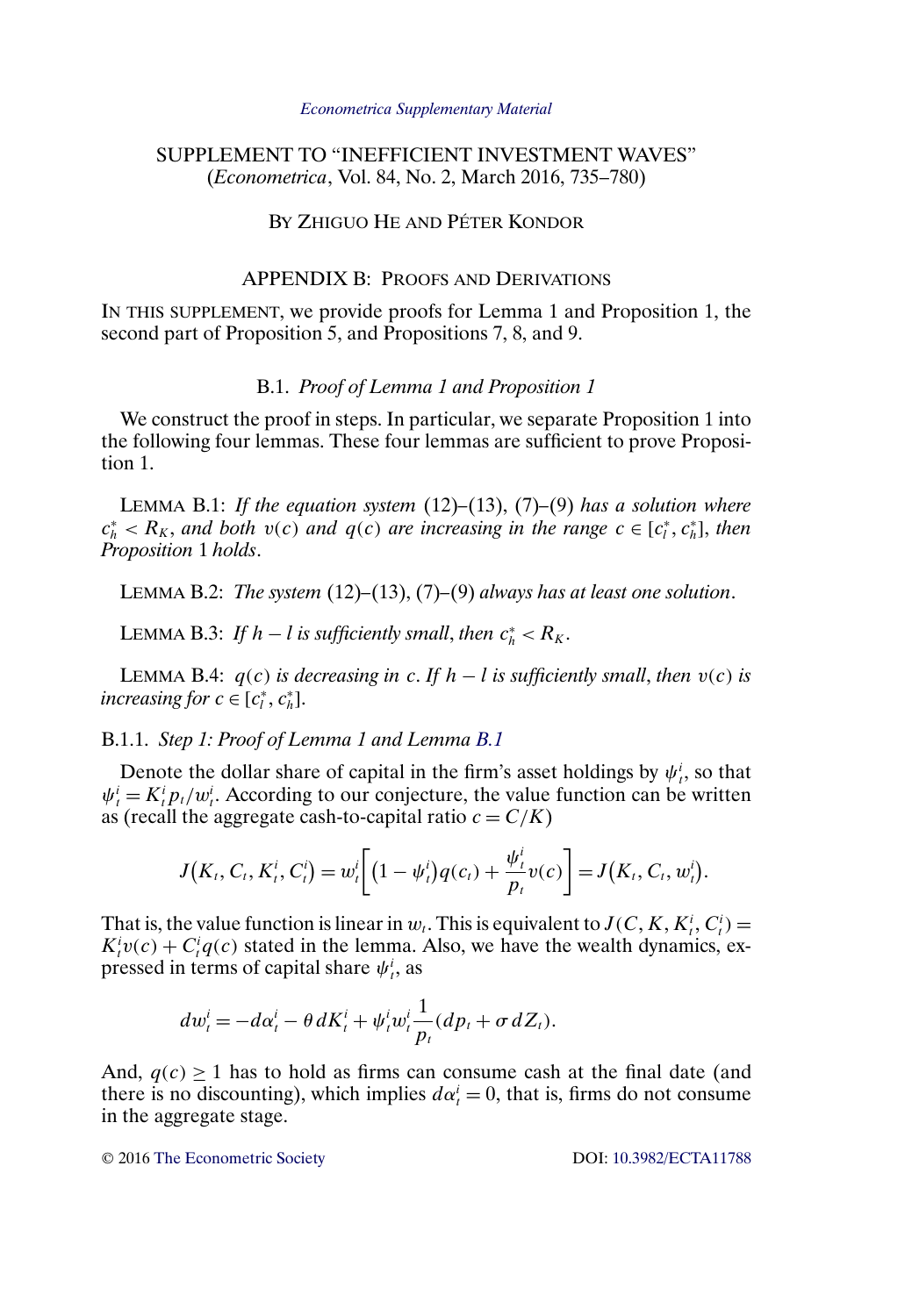As the firm is choosing capital share  $\psi_t^i$ , and the capital to build or dismantle  $dK_t^i$ , the Hamiltonian–Jacobi–Bellman (HJB) of problem (3) can be written as

$$
0 = \max_{d\psi_t^i, dK_t^i} d\alpha_t^i + J_C \mathbb{E}_t[dC_t] + \frac{1}{2} J_{CC} \mathbb{E}_t[dC_t^2] + J_w \mathbb{E}_t(dw_t) + J'_K dK_t^i + J_{w,C} \mathbb{E}_t[dw_t dC_t].
$$

The endogenous price dynamics (using Ito's lemma) is

$$
dp_t = \frac{1}{2}\sigma^2 p''(c) dt + \sigma p'(c) dZ_t + dB_t^p - dU_t^p,
$$

where  $dB_t^p$  ( $dU_t^p$ ) reflects p at  $p(c_t^*) = l$  ( $p(c_h^*) = h$ ). This is because, in any market equilibrium, firms will create (dismantle) capital if  $p_t = h$  ( $p_t = l$ ), and keep doing it until the price adjusts. We derived the boundary conditions in the main text. Also, by risk neutrality and the initial homogeneity of firms, before the final date the price of the capital has to make firms indifferent whether to hold capital or cash. Otherwise, markets could not clear. We also explained that  $\hat{p}_{\tau} = c_{\tau}$ .

Thus, inside the reflection boundary  $(c_i^*, c_h^*)$ , the above HJB equation is (we drop i from now on)

$$
0 = \max_{\psi_t} \left\{ \frac{\sigma^2}{2} w_t q_c''(c_t) + q(c_t) \psi_t w_t \frac{\frac{1}{2} \sigma^2 p''(c_t)}{p_t} + q'(c_t) \left( \left( \psi_t w_t \frac{\sigma}{p_t} (\sigma + p'(c_t) \sigma) \right) \right) + \xi w_t \left[ \frac{1}{2} \left( \frac{\psi_t R_K}{p_t} + (1 - \psi_t) \frac{R_K}{c_t} \right) + \frac{1}{2} \left( \frac{\psi_t}{p_t} R_C c_t + (1 - \psi_t) R_C \right) - q(c_t) \right] \right\}.
$$

Since the problem is linear in  $\psi_t$ , in equilibrium firms must be indifferent in their choice of  $\psi_t$ . Thus, we can calculate the dynamics of the cash (capital) value by choosing  $\psi_t = 0$  ( $\psi = 1$ ). Setting  $\psi_t = 0$  directly implies (10). Choosing  $\psi_t = 1$  gives

$$
0 = \frac{\sigma^2}{2}q''(c) + q(c)\frac{\frac{1}{2}\sigma^2 p''(c)}{p} + q'(c)\left(\frac{1}{p}(\sigma + p'\sigma)\sigma\right) + \frac{1}{p}\left(\frac{\xi}{2}(R_K + R_Cc) - q(c)p\right).
$$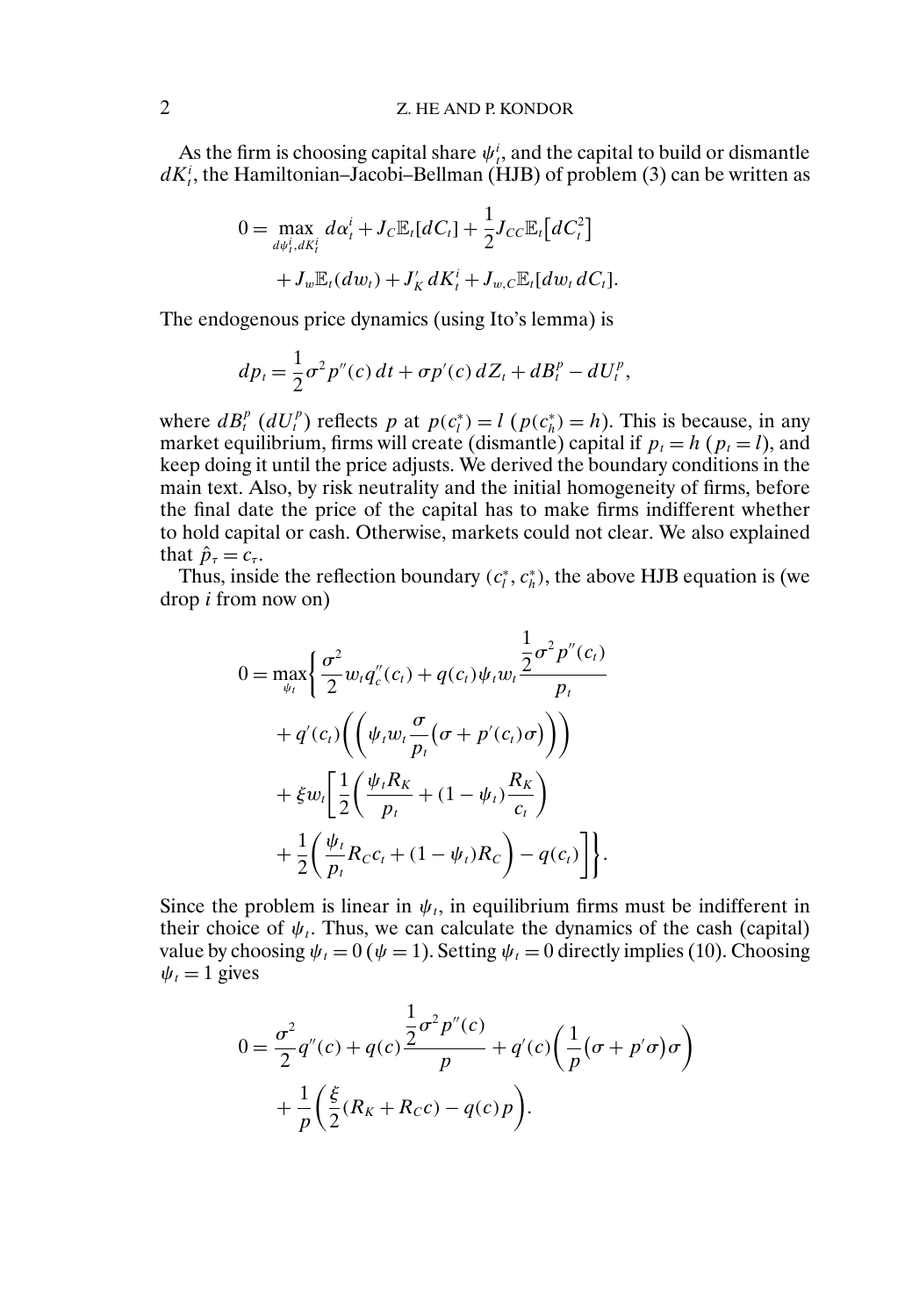Since  $v(c) = p(c)q(c)$ ,  $v' = q'p + p'q$ , and  $v'' = q''p + 2p'q' + p''q$ , we can rewrite the above equation as (11). Given that the ODEs for  $v(c)$  and  $q(c)$ were derived by substituting in  $\psi_t = 1$  and  $\psi_t = 0$ , it is easy to see that these functions can be interpreted as the value of a capital and that of a unit of cash. This implies that

$$
J(C, K, w_t^i) = \left(w_t^i (1 - \psi_t^i) q(c) + \frac{\psi_t^i}{p_t} w_t^i v(c)\right) = q(c) w_t,
$$

verifying both Lemma 1 and our conjecture on the form of  $J(C, K, w_t^i)$ .

## B.1.2. *Step 2: Proof of Lemma [B.2](#page-0-0)*

First, note that for any arbitrary  $c_h$  and  $c_l$  from (9), we can express  $A_1 - A_4$ in (12)–(13) as functions of  $c_h$  and  $c_l$  only. Substituting back to (12)–(13), we get our functions parameterized by  $c_h$  and  $c_l$  which we denote as  $v(c; c_l, c_h)$  and  $q(c; c_l, c_h)$ . Evaluating these functions at  $c = c_l$  and  $c = c_h$ , we get the following expressions. Define

$$
f_l(c_l, c_h) = \frac{e^{-\gamma c_h} (Ei[c_h \gamma] - Ei[c_l \gamma]) + e^{\gamma c_h} (Ei[-c_h \gamma] - Ei[-c_l \gamma])}{e^{\gamma(c_h - c_l)} - e^{-\gamma(c_h - c_l)}},
$$
  
\n
$$
g_l(c_l, c_h) = \frac{e^{-\gamma c_h} (Ei[c_h \gamma] - Ei[c_l \gamma]) + e^{\gamma c_h} (Ei[-\gamma c_l] - Ei[-\gamma c_h])}{e^{\gamma(c_h - c_l)} - e^{-\gamma(c_h - c_l)}},
$$
  
\n
$$
f_h(c_l, c_h) = \frac{e^{-\gamma c_l} (Ei[c_h \gamma] - Ei[c_l \gamma]) + e^{\gamma c_l} (Ei[-\gamma c_h] - Ei[-\gamma c_l])}{e^{\gamma(c_h - c_l)} - e^{-\gamma(c_h - c_l)}},
$$
  
\n
$$
g_h(c_l, c_h) = \frac{e^{-\gamma c_l} (Ei[c_h \gamma] - Ei[c_l \gamma]) + e^{\gamma c_l} (Ei[-\gamma c_l] - Ei[-\gamma c_h])}{e^{\gamma(c_h - c_l)} - e^{-\gamma(c_h - c_l)}},
$$

and

$$
m(c_l, c_h) \equiv \frac{e^{\gamma(c_h - c_l)} - 1}{1 + e^{\gamma(c_h - c_l)}} \in (0, 1).
$$

Then the cash and capital values can be rewritten as

$$
q(c_i; c_l, c_h) = \frac{R_C}{2} + \frac{R_K \gamma}{2} f_l(c_l, c_h), q(c_h; c_l, c_h)
$$
  
= 
$$
\frac{R_C}{2} + \frac{R_K \gamma}{2} f_h(c_l, c_h),
$$
  

$$
v(c_l; c_l, c_h) = R_K + \frac{c_l R_C}{2} + \frac{R_C}{2\gamma} m(c_l, c_h)
$$
  
+ 
$$
\frac{R_K \gamma}{2} \left( \frac{g_l(c_l, c_h)}{\gamma} - c_l f_l(c_l, c_h) \right),
$$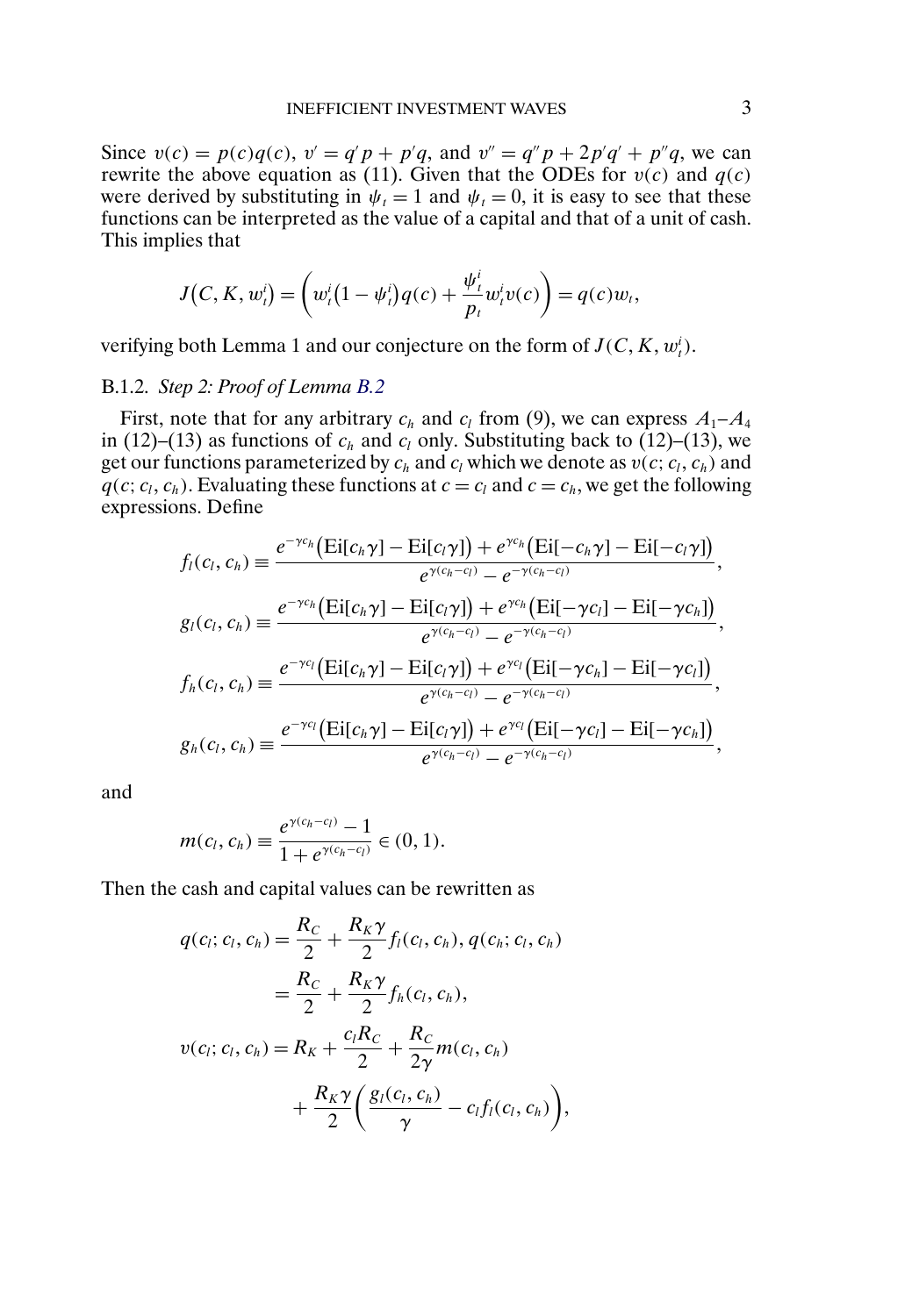and

$$
v(c_h; c_l, c_h) = R_K + \frac{c_h R_C}{2} - \frac{R_C}{2\gamma} m(c_l, c_h)
$$

$$
+ \frac{R_K \gamma}{2} \left( \frac{g_h(c_l, c_h)}{\gamma} - c_h f_h(c_l, c_h) \right)
$$

For any  $c_h$ , define the function  $H(c_h)$  implicitly as the corresponding lower threshold  $c_l$  so that, at  $c = c_h$ , the market price is just h, that is,

.

$$
p(c_h; c_l = H(c_h), c_h) = \frac{v(c_h; c_l = H(c_h), c_h)}{q(c_h; c_l = H(c_h), c_h)} = h.
$$

Similarly, define  $L(c_h)$  is defined implicitly by

$$
p(c_i; c_l = L(c_h), c_h) \equiv \frac{v(c_i; c_l = L(c_h), c_h)}{q(c_i; c_l = L(c_h), c_h)} = l,
$$

which makes the market price to be l at  $c = c_l$ . Obviously, once we find such  $c_h$ that  $H(c_h) = L(c_h)$ , then this particular  $c_h$  and the corresponding  $c_l = H(c_h)$  $L(c_h)$  is a solution of (7)–(9), (12)–(13). To show that this solution exists, we first establish properties of  $\hat{L}(c_h)$ ; then we proceed to the properties of  $H(c_h)$ .

*Properties of*  $L(c_h)$ *.* It is useful to observe that

$$
\frac{\partial f_l}{\partial c_l} = \frac{\left(e^{2\gamma c_h} + e^{2\gamma c_l}\right)}{\left(e^{2\gamma c_h} - e^{2\gamma c_l}\right)} \left(\gamma f_l - \frac{1}{c_l}\right), \quad \frac{\partial f_l}{\partial c_h} = 2 \frac{\frac{1}{c_h} - \gamma f_h}{e^{\gamma (c_h - c_l)} - e^{\gamma (c_l - c_h)}},
$$
\n
$$
\frac{\partial g_l}{\partial c_l} = \frac{1}{c_l} + \frac{\left(e^{2\gamma c_h} + e^{2\gamma c_l}\right)}{\left(e^{2\gamma c_h} - e^{2\gamma c_l}\right)} \gamma g_l, \quad \frac{\partial g_l}{\partial c_h} = -\frac{2\gamma g_h}{e^{\gamma (c_h - c_l)} - e^{\gamma (c_l - c_h)}},
$$
\n
$$
\lim_{c_l \to c_h} f_l = \frac{1}{\gamma c_h}, \quad \lim_{c_l \to c_h} g_l = 0, \quad \lim_{c_l \to c_h} m = 0.
$$

1. We show that  $f_l(c_h, c_l)$  is monotonically decreasing in  $c_l$ . Its slope in  $c_l$  is

(B.1) 
$$
\frac{\partial f_l}{\partial c_l} = \frac{\left(e^{2\gamma c_h} + e^{2\gamma c_l}\right)}{\left(e^{2\gamma c_h} - e^{2\gamma c_l}\right)} \left(\gamma f_l(c_h, c_l) - \frac{1}{c_l}\right),
$$

and the second derivative is

$$
\frac{\partial^2 f_l}{\partial^2 c_l} = -\left(4\gamma e^{2\gamma c_h} \frac{e^{2\gamma c_l}}{\left(e^{2\gamma c_h} - e^{2\gamma c_l}\right)^2} - \frac{\left(e^{2\gamma c_h} + e^{2\gamma c_l}\right)^2}{\left(e^{2\gamma c_h} - e^{2\gamma c_l}\right)^2}\gamma\right) \times \left(\frac{1}{c_l} - \gamma f_l(c_h, c_l)\right)
$$

<span id="page-3-0"></span>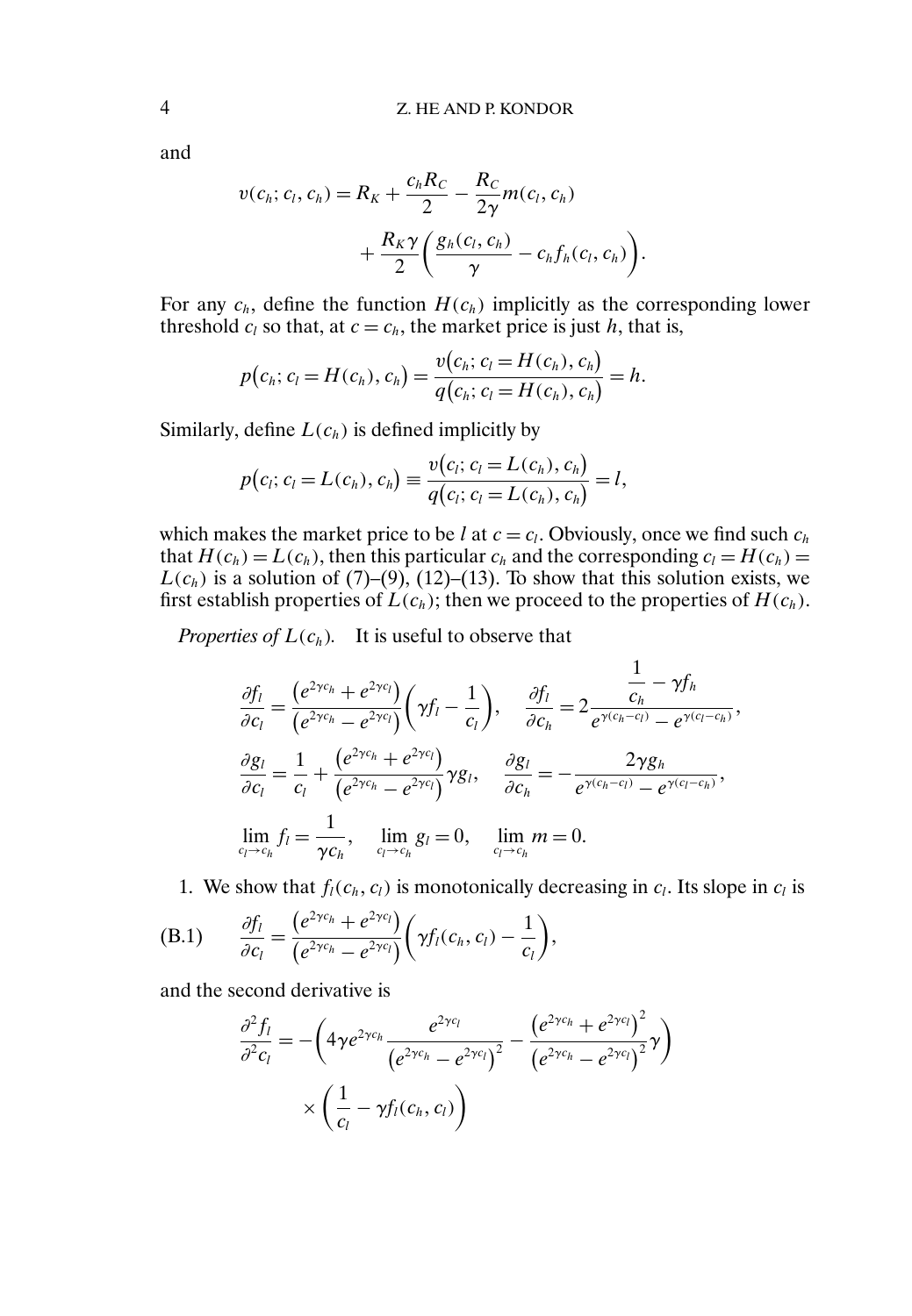<span id="page-4-0"></span>
$$
-\frac{\left(-\frac{1}{c_l^2}\right)(e^{2\gamma c_h}+e^{2\gamma c_l})}{(e^{2\gamma c_h}-e^{2\gamma c_l})}\n=\gamma\left(\frac{1}{c_l}-\gamma f_l(c_h,c_l)\right)+\frac{\left(e^{2\gamma c_h}+e^{2\gamma c_l}\right)}{(e^{2\gamma c_h}-e^{2\gamma c_l})}\frac{1}{c_l^2}.
$$

Note that if the first derivative is zero, then the second derivative is positive, implying that  $f_l(c_h, c_l)$  can have only local minima, but no local maxima in  $c_l$ . At the limit, one can check that

$$
\lim_{c_l \to c_h} \frac{\partial f_l}{\partial c_l} = \lim_{c_l \to c_h} \left( \frac{1}{c_l} \frac{\left( e^{2\gamma c_h} + e^{2\gamma c_l} \right)}{\left( e^{2\gamma c_h} - e^{2\gamma c_l} \right)} \left( \gamma c_l f_l(c_h, c_l) - 1 \right) \right)
$$
\n
$$
= \frac{1}{c_h} \left( -\frac{1}{2\gamma c_h} \right) < 0.
$$

Thus,  $f_l(c_h, c_l)$  is decreasing at  $c_h = c_l$ . Suppose that it is not monotonic over the range of  $c_l < c_h$  in  $c_l$ . Then the largest  $\hat{c}_l$  where the first derivative is 0 would be a local maximum. But we have just ruled out the existence of a local maximum. Thus  $f_l(c_h, c_l)$  is monotonically decreasing over the whole range of  $c_l < c_h$  in  $c_l$ . This statement is equivalent to  $\gamma f_l(c_h, c_l) - \frac{1}{c_l} < 0$  for  $c_l < c_h$ , for any fixed  $c_h$ .

2. We show that  $X(c_l) \equiv f_l(c_h, c_l) - \frac{1}{\gamma c_l}$  is increasing in  $c_l$ . We would like to show that

(B.2) 
$$
X'(c_l) = \gamma \frac{(e^{2\gamma c_h} + e^{2\gamma c_l})}{(e^{2\gamma c_h} - e^{2\gamma c_l})} X(c_l) + \frac{1}{\gamma c_l^2} > 0.
$$

Clearly, we have

$$
X(c_l = c_h) = 0, \quad X'(c_l = c_h) = f'_l(c_h, c_h) + \frac{1}{\gamma c_h^2} = \frac{1}{2\gamma c_h^2} > 0.
$$

We know that when  $c_l \to 0$ ,  $f(c_h, c_l)$  has the order of Ei( $\gamma c_l$ ) which is  $O(\ln c_l)$ ; this implies that  $X(c_l) \to -\infty$  when  $c_l \to 0$ . Then, if  $X(c_l)$  is not monotone, we must have two points  $x_1 < x_2$  closest to (but below)  $c_h$  so that

$$
0 > X(x_1) > X(x_2), \quad X'(x_1) = X'(x_2) = 0.
$$

Setting (B.2) to be zero, we have (because  $0 < x_1 < x_2$ )

$$
X(x_1)=-\frac{(e^{2\gamma c_h}-e^{2\gamma x_1})}{\gamma^2 x_1^2(e^{2\gamma c_h}+e^{2\gamma x_1})}<-\frac{(e^{2\gamma c_h}-e^{2\gamma x_2})}{\gamma^2 x_2^2(e^{2\gamma c_h}+e^{2\gamma x_2})}=X(x_2),
$$

in contradiction with  $X(x_1) > X(x_2)$ . Thus (B.2) holds always.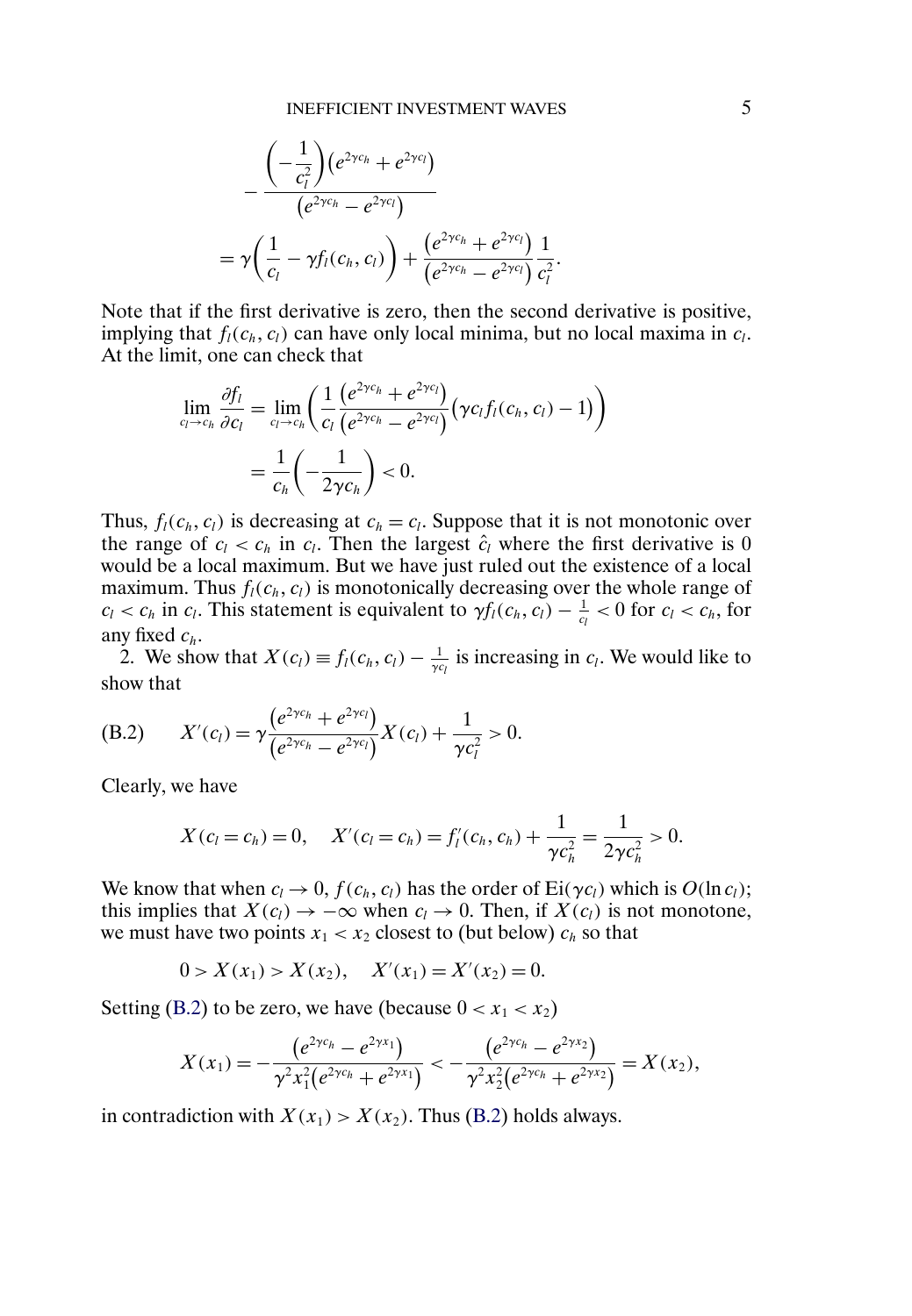# <span id="page-5-0"></span>6 Z. HE AND P. KONDOR

3. We show that the function  $\frac{g_l(c_h, c_l)}{\gamma} - c_l f_l(c_h, c_l)$  is monotonically increasing in  $c_l$ . Its first derivative is (all the derivatives in this part are with respect to  $c_l$ )

$$
\left(\frac{g_l}{\gamma} - c_l f_l\right)' = \frac{1}{\gamma c_l} + \frac{\left(e^{2\gamma c_h} + e^{2\gamma c_l}\right)}{\left(e^{2\gamma c_h} - e^{2\gamma c_l}\right)} g_l(c_l, c_h)
$$
\n
$$
- \left(\frac{\left(e^{2\gamma c_h} + e^{2\gamma c_l}\right)}{\left(e^{2\gamma c_h} - e^{2\gamma c_l}\right)} \left(c_l \gamma f_l(c_l, c_h) - 1\right) + f_l(c_l, c_h)\right)
$$
\n
$$
= \frac{1}{\gamma c_l} + \gamma \frac{\left(e^{2\gamma c_h} + e^{2\gamma c_l}\right)}{\left(e^{2\gamma c_h} - e^{2\gamma c_l}\right)} \left(\frac{g_l}{\gamma} - c_l f_l\right)
$$
\n
$$
+ \frac{\left(e^{2\gamma c_h} + e^{2\gamma c_l}\right)}{\left(e^{2\gamma c_h} - e^{2\gamma c_l}\right)} - f_l.
$$

Whenever the first derivative is zero, at that point we have

(B.3) 
$$
\frac{g_l}{\gamma} - c_l f_l = \frac{f_l - \frac{1}{\gamma c_l}}{\gamma \frac{(e^{2\gamma c_h} + e^{2\gamma c_l})}{(e^{2\gamma c_h} - e^{2\gamma c_l})}} - \frac{1}{\gamma}.
$$

We also know that

$$
\lim_{c_l\to c_h}\left(\frac{g_l}{\gamma}-c_lf_l\right)'=0
$$

and

$$
\lim_{c_l\to c_h}\left(\frac{g_l}{\gamma}-c_lf_l\right)^{''}=-\frac{1}{3\gamma c_h^2}<0;
$$

so for any fixed  $c_h$ ,  $c_l = c_h$  is a local maximum. Thus, to show that  $\frac{g_l}{\gamma} - c_l f_l$  is monotone, it suffices to rule out the case of a local minimum  $\hat{c}_l < c_h$  so that  $(\frac{g_l}{\gamma} - c_l f_l)' = 0$  and  $(\frac{g_l}{\gamma} - c_l f_l)' > 0$ . In general,

$$
\left(\frac{g_l}{\gamma}-c_l f_l\right)''=-\frac{1}{\gamma c_l^2}+\gamma \frac{\left(e^{2\gamma c_h}+e^{2\gamma c_l}\right)}{\left(e^{2\gamma c_h}-e^{2\gamma c_l}\right)}\left(\frac{g_l}{\gamma}-c_l f_l\right)'-f_l'
$$

$$
+\frac{4e^{2\gamma c_h}e^{2\gamma c_l}}{\left(e^{2\gamma c_h}-e^{2\gamma c_l}\right)^2}\gamma^2\left(\left(\frac{g_l}{\gamma}-c_l f_l\right)+\frac{1}{\gamma}\right).
$$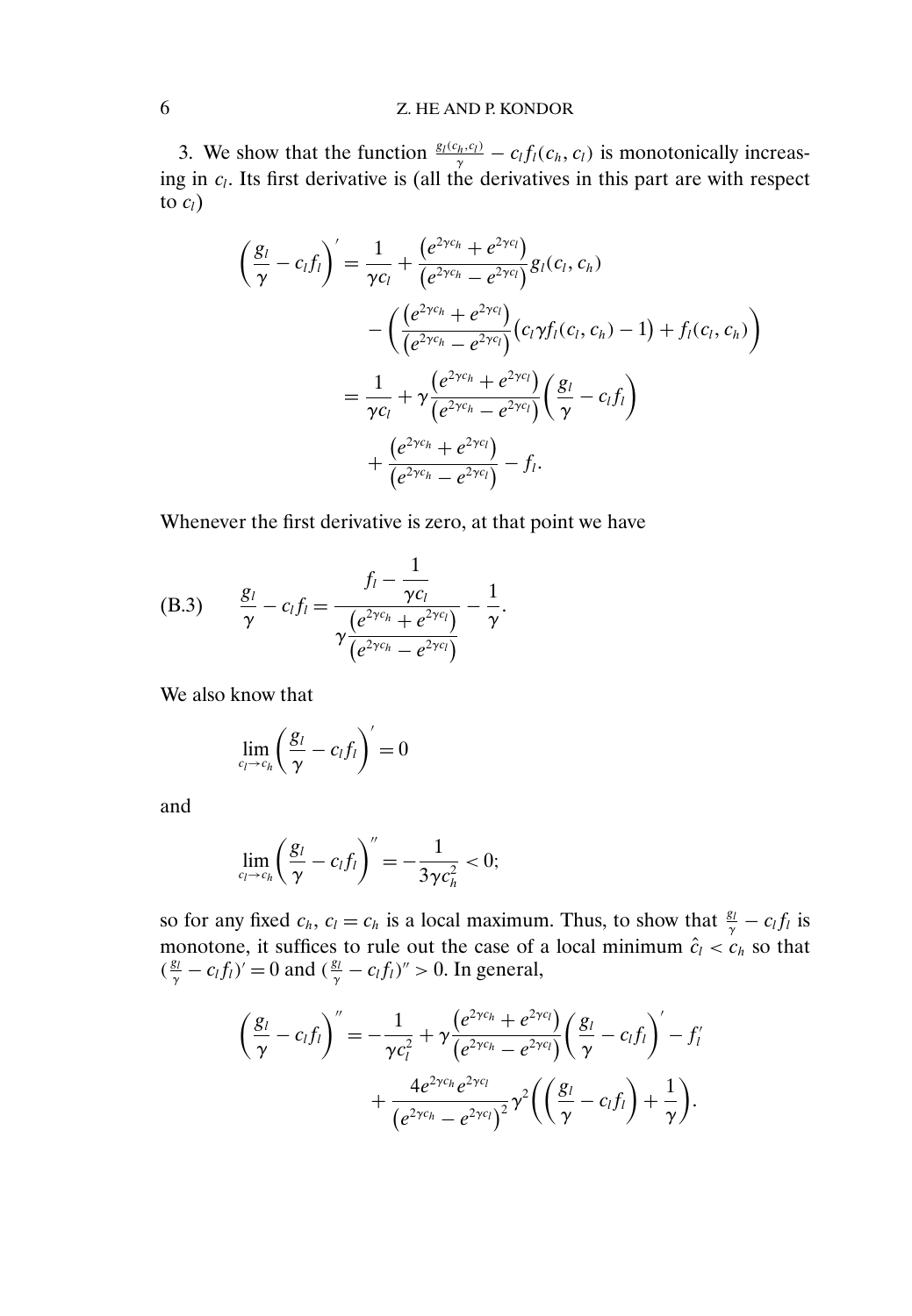<span id="page-6-0"></span>Thus, if there were a  $\hat{c}_l$  such that  $(\frac{g_l}{\gamma} - c_l f_l)' = 0$ , using [\(B.1\)](#page-3-0) and [\(B.3\)](#page-5-0) we have  $(\frac{g_l}{\gamma} - c_l f_l)'$  to be equal to

$$
-\frac{1}{\gamma \hat{c}_{l}^{2}} - f'_{l} + \frac{4 \gamma^{2} e^{2 \gamma c_{h}} e^{2 \gamma \hat{c}_{l}}}{\left(e^{2 \gamma c_{h}} - e^{2 \gamma \hat{c}_{l}}\right)^{2}} \left(\frac{f_{l} - \frac{1}{\gamma \hat{c}_{l}}}{\gamma \frac{\left(e^{2 \gamma c_{h}} + e^{2 \gamma \hat{c}_{l}}\right)}{\left(e^{2 \gamma c_{h}} - e^{2 \gamma \hat{c}_{l}}\right)}} - \frac{1}{\gamma} + \frac{1}{\gamma}\right)
$$
  
= 
$$
-\frac{1}{\gamma \hat{c}_{l}^{2}} - \gamma \frac{\left(e^{2 \gamma c_{h}} - e^{2 \gamma \hat{c}_{l}}\right)}{e^{2 \gamma c_{h}} + e^{2 \gamma \hat{c}_{l}}} \left(f_{l} - \frac{1}{\gamma \hat{c}_{l}}\right).
$$

But from [\(B.2\)](#page-4-0) we know the above term is strictly negative, which proves the contradiction.

4. We show that  $q(c_l; c_l, c_h)$  is also decreasing in  $c_l$  for any  $c_l < c_h$ . Given that  $(\frac{g_l}{\gamma} - c_l f_l)' > 0$  and  $\partial(\frac{c_l R_C}{2} + \frac{R_C(e^{-\gamma(c_h - c_l)} + e^{\gamma(c_h - c_l)} - 2)}{2\gamma(e^{\gamma(c_h - c_l)} - e^{-\gamma(c_h - c_l)})})/\partial c_l = \frac{1}{2}R_C \frac{e^{-2\gamma c_h + 2\gamma c_l} + 1}{(e^{-\gamma c_h + \gamma c_l} + 1)^2} >$ 0,  $v(c_i; c_i, c_h)$  is increasing in  $c_i$ . Thus,  $p(c_i; c_i, c_h)$  is increasing in  $c_i$  for any  $c_l < c_h$ . Also one can show that  $\lim_{c_l \downarrow 0} p(c_l; c_l, c_h) = -\frac{\tanh(\gamma c_h)}{\gamma} < 0$ , and

$$
\lim_{c_l \to c_h} p(c_l; c_l, c_h) = \frac{R_K + c_h \frac{R_C}{2} + \frac{R_K \gamma}{2} \left( -c_h \frac{1}{\gamma c_h} \right)}{\frac{R_C}{2} + \frac{R_K \xi}{\gamma \sigma^2} \frac{1}{\gamma c_h}}
$$
\n
$$
= \frac{R_K + c_h \frac{R_C}{2} - \frac{R_K}{2}}{\frac{R_C}{2} + \frac{R_K}{2c_h}},
$$

which is larger than l as long as  $c_h > l$ . Thus, as long as  $c_h > l$ ,  $\lim_{c_l \to c_h} p(c_l;$  $c_l, c_h$ )  $\geq l$  and there is a unique solution  $c_l$  for any  $c_h$  of  $p(c_l; c_l, c_h) = l$ . Therefore  $L(c_h)$  exist. From the monotonicity in  $c_l$ , and continuity of  $p(c_l; c_l, c_h)$ , we also know that  $L(c_h)$  is continuous.

*Properties of*  $H(c_h)$ *.* First, we show that for any  $c_h \in [l, R_K]$ ,  $H(c_h)$  is a continuous function and  $H(c_h) \in [0, c_h]$ . Again, the notation ' means we are taking the derivative with respect to  $c_l$ . We use the following facts:

$$
\frac{\partial f_h}{\partial c_l} = \frac{2\left(\gamma f_l(c_h, c_l) - \frac{1}{c_l}\right)}{\left(e^{\gamma(c_h - c_l)} - e^{-\gamma(c_h - c_l)}\right)}, \quad \frac{\partial g_h}{\partial c_l} = \frac{2\gamma g_l(c_h, c_l)}{\left(e^{\gamma(c_h - c_l)} - e^{-\gamma(c_h - c_l)}\right)},
$$
  

$$
\frac{\partial f_h}{\partial c_h} = \frac{\left(e^{2\gamma c_h} + e^{2\gamma c_l}\right)}{\left(e^{2\gamma c_h} - e^{2\gamma c_l}\right)} \left(\frac{1}{c_h} - \gamma f_h(c_h, c_l)\right),
$$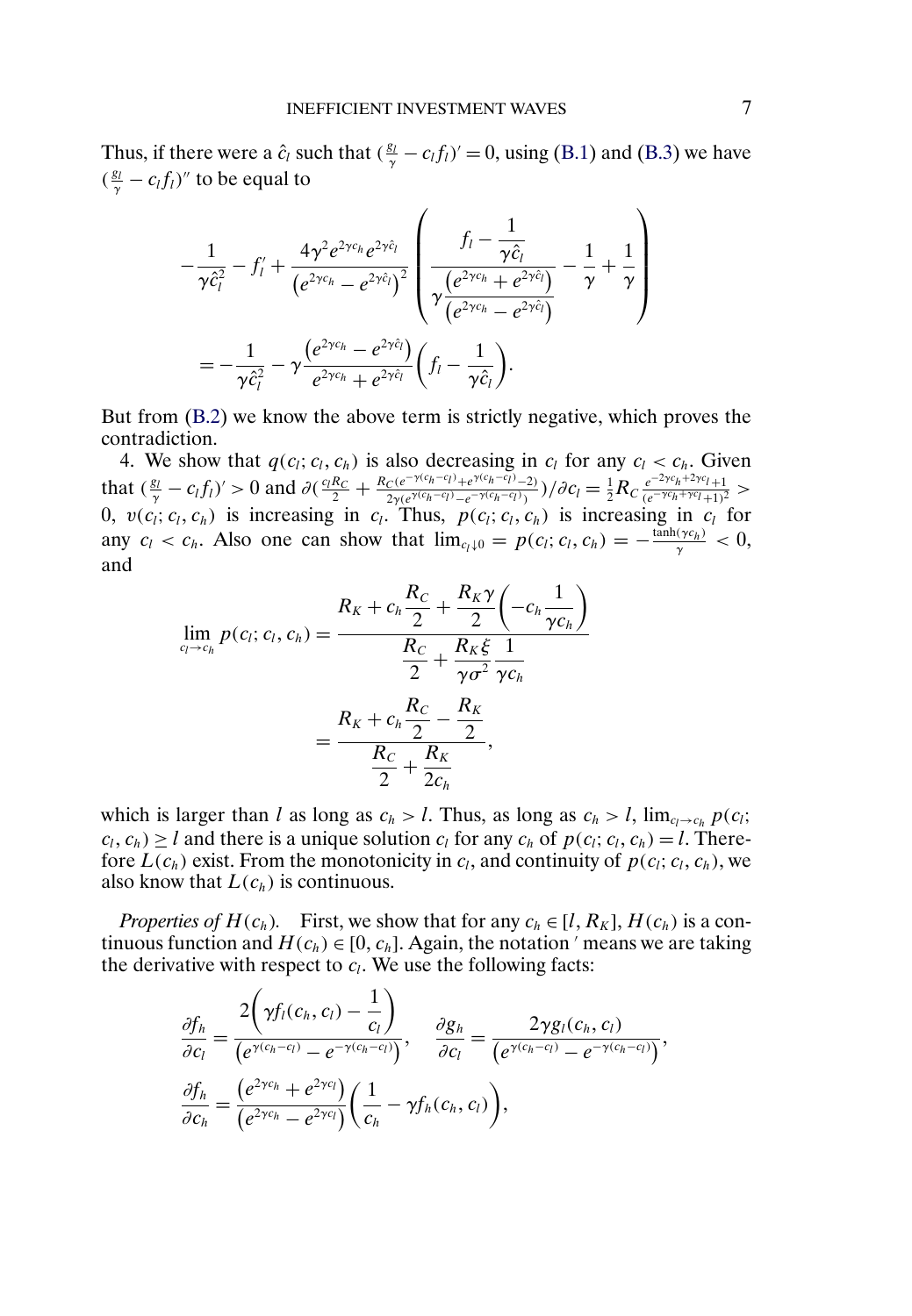$$
\frac{\partial g_h}{\partial c_h} = \frac{1}{c_h} - \frac{\left(e^{2\gamma c_h} + e^{2\gamma c_l}\right)}{\left(e^{2\gamma c_h} - e^{2\gamma c_l}\right)} \gamma g_h(c_l, c_h),
$$
  

$$
\lim_{c_l \to c_h} f_h = \frac{1}{\gamma c_h}, \quad \lim_{c_l \to c_h} g_h = 0.
$$

1. The result of  $\frac{\partial f_h}{\partial c_l} = 2(\gamma f_l(c_h, c_l) - \frac{1}{c_l})/(e^{\gamma(c_h - c_l)} - e^{-\gamma(c_h - c_l)}) < 0$  follows from step 1 in the previous subsection.

2. We show  $(\frac{g_h}{\gamma} - f_h c_h)' > 0$  for  $c_l < c_h$ . We have

$$
\left(\frac{g_h}{\gamma} - f_h c_h\right)' = 2 \frac{g_l - c_h \gamma f_l + c_h \frac{1}{c_l}}{e^{\gamma(c_h - c_l)} - e^{-\gamma(c_h - c_l)}}
$$

and

$$
\frac{\partial^2 \left(\frac{g_h}{\gamma} - f_h c_h\right)}{\partial^2 c_l} = \frac{2g_l' - c_h 2\gamma f_h' - 2\frac{c_h}{c_l^2}}{e^{\gamma(c_h - c_l)} - e^{-\gamma(c_h - c_l)}} + \gamma e^{-\gamma(c_h - c_l)} \frac{e^{2(-\gamma(c_h - c_l))} + 1}{\left(e^{-2\gamma(c_h - c_l)} - 1\right)^2} \left(2g_l - c_h 2\gamma f_l + \frac{2c_h}{c_l}\right).
$$

If the first derivative is zero at a point  $c_h > c_l$ , then the second derivative is

$$
\frac{2\frac{1}{c_l} + 2\gamma \frac{(e^{2\gamma c_h} + e^{2\gamma c_l})}{(e^{2\gamma c_h} - e^{2\gamma c_l})} \left(g_l(c_l, c_h) - c_h \gamma f_l(c_h, c_l) + \frac{c_h}{c_l}\right) - c_h 2\frac{1}{c_l^2}}{(e^{\gamma (c_h - c_l)} - e^{-\gamma (c_h - c_l)})}\n=\n\frac{-2\frac{c_h - c_l}{c_l^2}}{(e^{\gamma (c_h - c_l)} - e^{-\gamma (c_h - c_l)})} < 0,
$$

for any  $c_h > c_l$ , which implies that it can have no minimum in that range. Also

$$
\lim_{c_l \to c_h} \frac{\partial \left( \frac{g_h}{\gamma} - f_h c_h \right)}{\partial c_l} = 0, \quad \lim_{c_l \to c_h} \frac{\partial^2 \left( \frac{g_h}{\gamma} - f_h c_h \right)}{\partial^2 c_l} = -\frac{1}{3\gamma c_h^2},
$$

so  $c_l = c_h$  must be the unique maximum in the range  $c_h \ge c_l$ , and the result follows.

3. Consequently,  $q(c_h; c_h, c_l)$  is monotonically decreasing and  $v(c_h; c_h, c_l)$  is monotonically increasing in  $c_l$ . Thus,  $p(c_h; c_h, c_l)$  is monotonically increasing in  $c_l$ .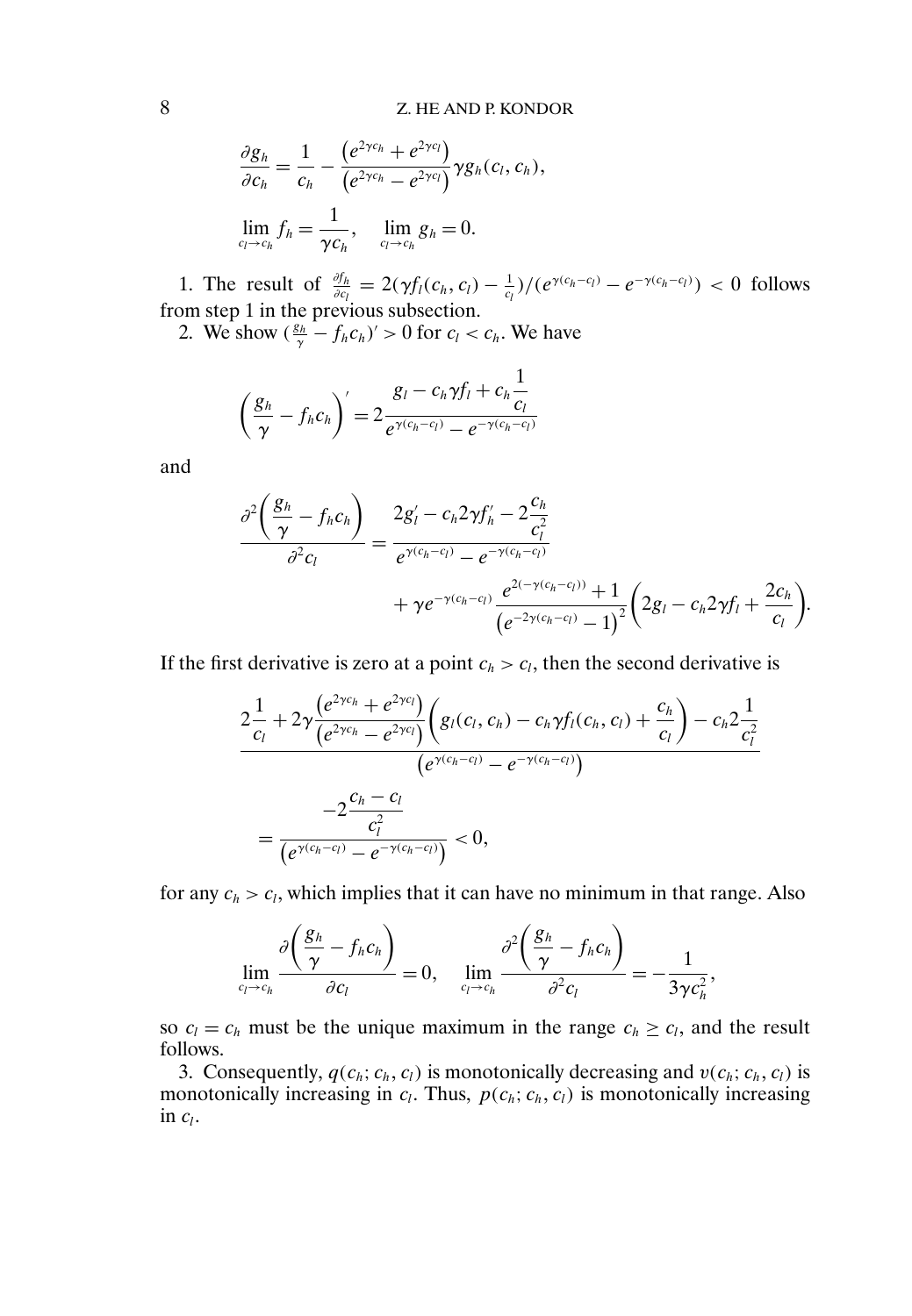4. Observe that the following hold:

$$
\lim_{c_l \to c_h} p(c_h; c_l, c_h) = \lim_{c_l \to c_h} \frac{v(c_h; c_l, c_h)}{q(c_h; c_l, c_h)} = \frac{R_K c_h + c_h^2 \frac{R_C}{2} - \frac{R_K}{2} c_h}{\frac{R_C}{2} c_h + \frac{R_K}{2}}
$$
\n
$$
= \frac{c_h^2 R_C + R_K c_h}{R_C c_h + R_K} = c_h.
$$

Because  $\lim_{c_l \to 0} p(c_h; c_l, c_h) = -c_h$ , hence we know that, for any  $c_h > h$ , there is a unique  $c_l \in [0, c_h]$  which solves  $p(c_h; c_l, c_h) = h$ . From the monotonicity of  $p(c_h; c_h, c_l)$  in  $c_l$  and the continuity in  $c_h$ , the resulting function  $H(c_h)$  is continuous in  $c_h$ .

*Intercept of*  $H(c_h)$  *and*  $L(c_h)$ *.* 1. Here we show that  $H(h) > L(h)$ . We know that  $H(h) = h$  because

$$
\lim_{c_l \to h} = \frac{v(c_h; c_l, c_h)}{q(c_h; c_l, c_h)} = \frac{R_K + h\frac{R_C}{2} + \frac{R_K\xi}{\gamma\sigma^2} \left(-h\frac{1}{\gamma h}\right)}{\frac{R_C}{2} + \frac{R_K\xi}{\gamma\sigma^2} \frac{1}{\gamma h}}
$$
\n
$$
= \frac{R_K + h\frac{R_C}{2} + \frac{R_K}{2}\gamma \left(-h\frac{1}{\gamma h}\right)}{\frac{R_C}{2} + \frac{R_K}{2}\gamma \frac{1}{\gamma h}} = h.
$$

However, note that

$$
\lim_{c_i \to h} \frac{v(c_i; c_i, c_h)}{q(c_i; c_i, c_h)} = \frac{R_K + h\frac{R_C}{2} + \frac{R_K\gamma}{2} \left(-h\frac{1}{\gamma h}\right)}{\frac{R_C}{2} + \frac{R_K}{2h}} = h,
$$

and  $\frac{v(c_l;c_l,c_h)}{a(c_l;c_l,c_h)}$  $\frac{v(c_i;c_l,c_h)}{q(c_l;c_l,c_h)}$  is increasing in  $c_l$ . Since  $L(h)$  is defined by  $\frac{v(c_l:L(h),h)}{q(c_l:L(h),h)}$  $\frac{v(c_l;L(h),h)}{q(c_l;L(h),h)}=l < h,$  $L(h) < h = H(h)$  must hold.

2. Now we show that  $\lim_{c_h \to \infty} H(c_h) = 0 < \lim_{c_h \to \infty} L(c_h)$ . It is easy to check that

$$
\lim_{c_h \to \infty} f_l = \frac{-\operatorname{Ei}[-c_l \gamma]}{e^{\gamma(-c_l)}}, \quad \lim_{c_h \to \infty} g_l = \frac{\operatorname{Ei}[-\gamma c_l]}{e^{\gamma(-c_l)}},
$$
  

$$
\lim_{c_h \to \infty} f_h = 0, \quad \lim_{c_h \to \infty} g_h = 0.
$$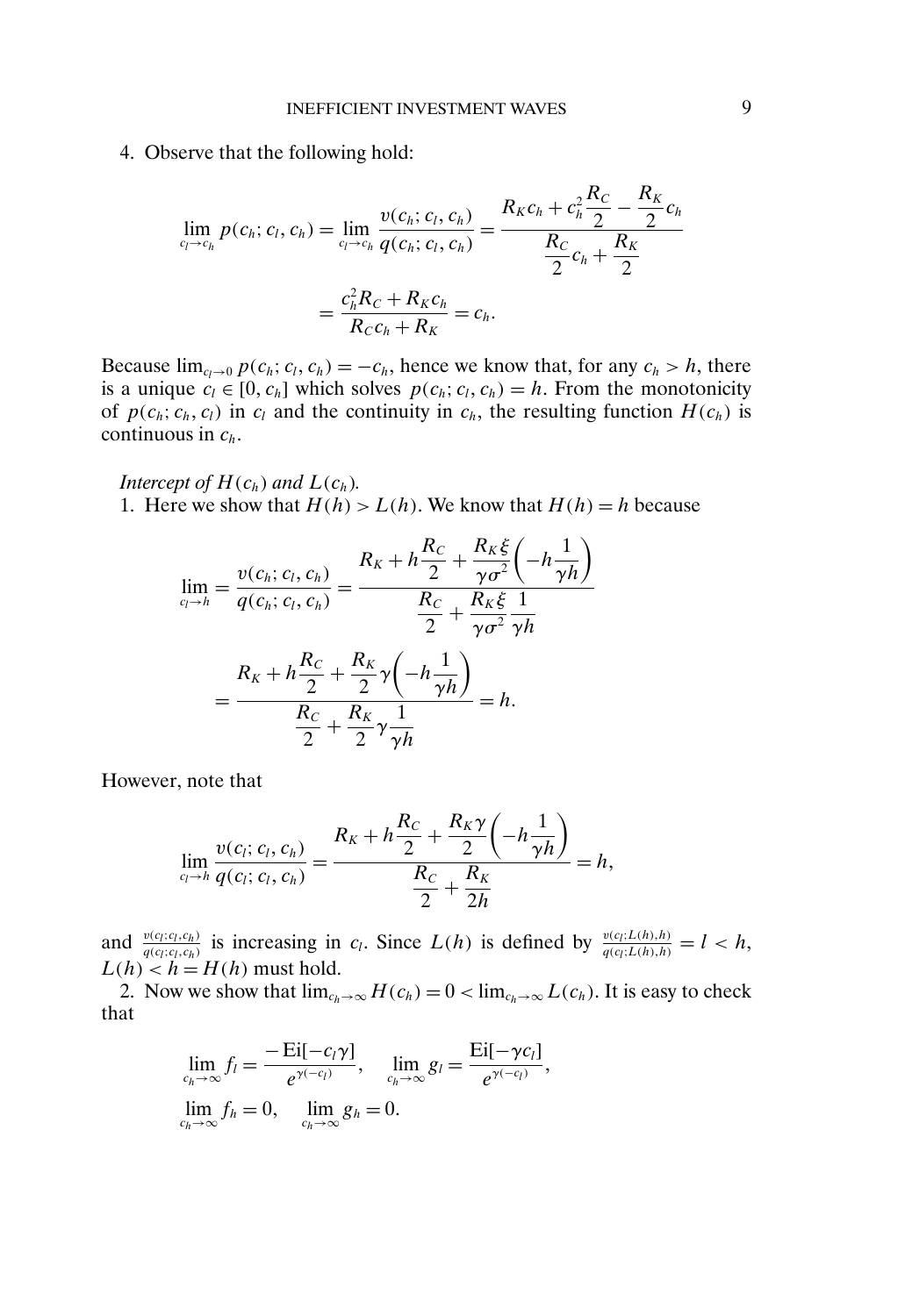Thus,  $\lim_{c_h \to \infty} \frac{v(c_l;c_l,c_h)}{q(c_l;c_l,c_h)}$  $\frac{v(c_l;c_l,c_h)}{q(c_l;c_l,c_h)}$  takes the value of

$$
\lim_{c_h \to \infty} \frac{R_K + \frac{c_l R_C}{2} + \frac{R_C m(c_l, c_h)}{2\gamma} + \frac{R_K \gamma}{2} \left( \frac{g_l(c_l, c_h)}{\gamma} - c_l f_l(c_l, c_h) \right)}{\frac{R_C}{2} + \frac{R_K \gamma}{2} f_l(c_l, c_h)}
$$
\n
$$
= \frac{R_K + \frac{c_l R_C}{2} + \frac{R_C}{2\gamma} + \frac{R_K \gamma}{2} \left( \frac{\text{Ei}[-\gamma c_l]}{\gamma e^{\gamma(-c_l)}} - c_l \frac{-\text{Ei}[-c_l \gamma]}{e^{\gamma(-c_l)}} \right)}{\frac{R_C}{2} - \frac{\text{Ei}[-c_l \gamma]}{e^{\gamma(-c_l)}}}.
$$

Thus,  $\lim_{c_h\to\infty} L(c_h)$  is the finite positive solution of

$$
\frac{R_K+\frac{c_lR_C}{2}+\frac{R_C}{2\gamma}+\frac{R_K\gamma}{2}\left(\frac{\text{Ei}[-\gamma c_l]}{\gamma e^{\gamma(-c_l)}}-c_l\frac{-\text{Ei}[-c_l\gamma]}{e^{\gamma(-c_l)}}\right)}{\frac{R_C}{2}-\frac{\text{Ei}[-c_l\gamma]}{e^{\gamma(-c_l)}}}=l.
$$

In contrast,  $\lim_{c_h \to \infty} \frac{v(c_h;c_l,c_h)}{q(c_h;c_l,c_h)}$  $\frac{v(c_h;c_l,c_h)}{q(c_h;c_l,c_h)}$  takes the value of

$$
\lim_{c_h \to \infty} \frac{R_K + \frac{c_h R_C}{2} - \frac{R_C}{2\gamma} m(c_l, c_h) + \frac{R_K \gamma}{2} \left( \frac{g_h(c_l, c_h)}{\gamma} - c_h f_h(c_l, c_h) \right)}{\frac{R_C}{2} + \frac{R_K \gamma}{2} f_h(c_l, c_h)}
$$
\n
$$
= \lim_{c_h \to \infty} \frac{\frac{R_K}{c_h} + \frac{R_C}{2} - \frac{R_C}{c_h 2\gamma} + \frac{R_K \gamma}{2} \left( \frac{g_h(c_l, c_h)}{c_h \gamma} - f_h(c_l, c_h) \right)}{\frac{R_C}{2c_h} + \frac{R_K \gamma}{2} \frac{f_h(c_l, c_h)}{c_h}}
$$
\n
$$
= \lim_{c_h \to \infty} \frac{\frac{R_C}{2} + \frac{R_K \gamma}{2} \left( \frac{g_h(c_l, c_h)}{c_h \gamma} \right)}{\frac{R_K \gamma}{2} \frac{f_h(c_l, c_h)}{c_h}} = \infty.
$$

Hence,  $\frac{v(c_h; c_l, c_h)}{a(c_l; c_l, c_h)}$  $\frac{v(c_h;c_l,c_l)}{q(c_h;c_l,c_h)}$  grows without bound for any fixed  $c_l$ , and  $\frac{v(c_h;c_l,c_l,c_h)}{q(c_h;c_l,c_h)}$  $rac{v(c_h;c_l,c_h)}{q(c_h;c_l,c_h)}$  is monotonically increasing in  $c_l$ . As a result, in order to have a solution of  $\lim_{c_h \to \infty} \frac{v(c_h;c_l,c_h)}{q(c_h;c_l,c_h)}$  $\frac{v(c_h;c_l,c_l,c_h)}{q(c_h;c_l,c_h)} = l$ ,  $c_l$  has to go to zero, implying  $\lim_{c_h \to \infty} H(c_h) = 0$ .

The two results imply that there is always an intercept  $c_h \in (h, \infty)$  such that  $H(c_h) = L(c_h)$ . This concludes the step proving that (7)–(9), (12)–(13) has a solution.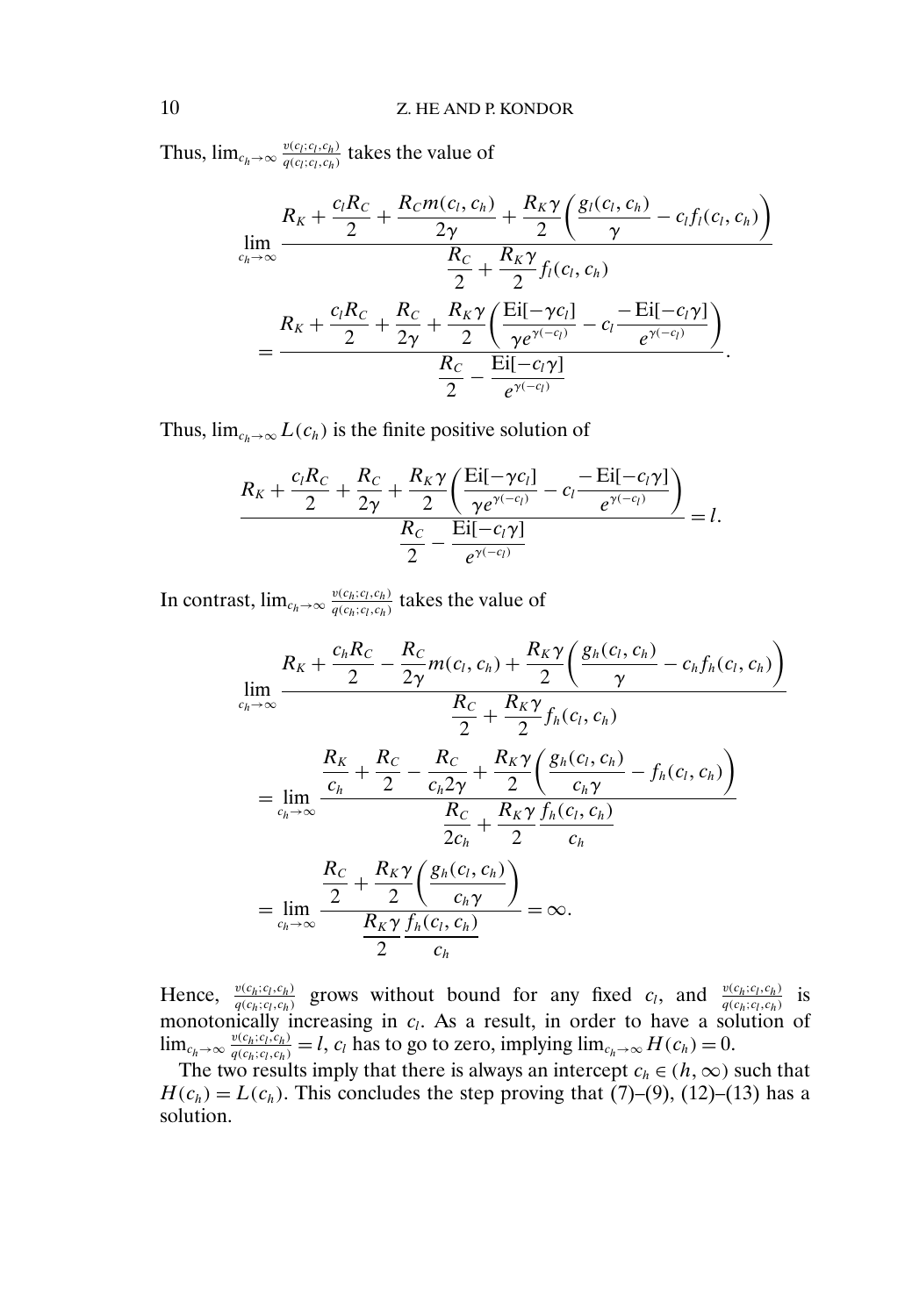## B.1.3. *Step 3: Proof of Lemma [B.3](#page-0-0)*

We have shown that  $H(h) = h$ . Note also that if  $c_h = c_l$ , then  $\frac{v_h}{q_h} = \frac{v_l}{q_l}$ . This, and the continuity of  $H(\cdot)$  and  $L(\cdot)$  in l, implies that at the limit  $l \to h$ , there is a solution of the system (7)–(9), (12)–(13) such that  $c_l^* - c_h^* \to 0$  and  $c_h^*, c_l^* \to h$ . Then, the statement comes from  $h < hR_C < R_K$  (as  $R_C > 1$ ).

#### B.1.4. *Step 4: Proof of Lemma [B.4](#page-0-0)*

First we show that  $q(c)$  is always decreasing, and there exists a critical value  $\hat{c} \in (c_l, c_h)$  so that  $q''(c) < 0$  for  $c \in (c_l, \hat{c})$  and  $q''(c) > 0$  for  $c \in (\hat{c}, c_h)$ . Moreover, for  $c \in (c_l, \hat{c})$  where  $q''(c) < 0$ , we have that  $q'''(c) > 0$ .

1. To show that  $q' < 0$ , we differentiate the ODE  $0 = \frac{\sigma^2}{2}q'' + \frac{\xi}{2}(R_C + \frac{R_K}{c}) - \xi q$ again to reach

(B.4) 
$$
0 = \frac{\sigma^2}{2} q''' - \frac{\xi}{2} \frac{R_K}{c^2} - \xi q'.
$$

Due to boundary conditions, we have at both ends  $c_i^*$  and  $c_i^*$ , the function  $q'(c)$ equals zero and its second derivative  $\frac{\sigma^2}{2}q''' = \frac{\xi}{2} \frac{R_K}{c^2} > 0$ . Suppose to the contrary that  $q'(\tilde{c}) > 0$  for some point  $\tilde{c} \in (c_l, c_h)$ ; then we can pick  $\tilde{c}$  so that  $q'(\tilde{c}) > 0$ 0 and  $q'''(\tilde{c}) = 0$  (otherwise the function  $q'(\cdot)$  is zero at one end, is convex globally, and thus never comes back to zero at the other end). But because  $\frac{\sigma^2}{2}q'''(\tilde{c}) = \frac{\xi}{2} \frac{R_K}{\tilde{c}^2} + \xi q'(\tilde{c}) > 0$ , contradiction. This proves that  $q' < 0$ .

2. We know that  $q''(c_l) < 0$  and  $q''(c_h) > 0$ , and therefore there exists  $\hat{c}$  so that  $q''(\hat{c}) = 0$ . We show this point is unique. Because  $0 = \frac{\sigma^2}{2}q'' + \frac{\xi}{2}(R_C + \frac{R_K}{c})$  –  $\xi q$ , we have  $0 = \frac{\sigma^2}{2} q''' - \frac{\xi R_K}{2 c^2} - \xi q'$ , and

(B.5) 
$$
0 = \frac{\sigma^2}{2} q^{\prime\prime\prime} + \frac{\xi R_K}{c^3} - \xi q^{\prime\prime}.
$$

Suppose we have multiple solutions for  $q''(\hat{c}) = 0$ . Clearly, it is impossible to have  $q''(\hat{c}) = 0$  but  $q''(\hat{c}-) > 0$  and  $q''(\hat{c}+) > 0$ ; otherwise  $q'''(\hat{c}) > 0$  which contradicts (B.5). Then there must exist two points  $c_1 > \hat{c}$  and  $c_2 > c_1 > \hat{c}$  such that  $q''(c_1) = 0$ ,  $q''(c_2) < 0$  and  $q''''(c_2) > 0$ , but  $q''(c) < 0$  for  $c \in (c_1, c_2)$ . This implies that  $\frac{\sigma^2}{2}q''''(c_1) = -\frac{\xi R_K}{c_1^3} + \xi q''(c_1) < 0$ . As a result, there exists another point  $c_3 \in (c_1, c_2)$  so that  $q'''(c_3) = 0$  with  $q''(c_3) < 0$ . But this contradicts (B.5).

3. Now we show that for  $c \in (c_l, \hat{c})$  with  $q''(c) < 0$ , we have  $q'''(c) > 0$ , that is,  $q''(c)$  is increasing. Suppose not. Since  $q'''(c_l) > 0$  so that  $q''(c)$  is increasing at the beginning, there must exist some reflecting point  $c_4$  for the function  $q''$ so that  $q'''(c_4) = 0$ . But because  $q''(c_4) < 0$ , it contradicts (B.5).

Second, we show that  $v(c)$  is increasing if  $h - l$  is sufficiently small.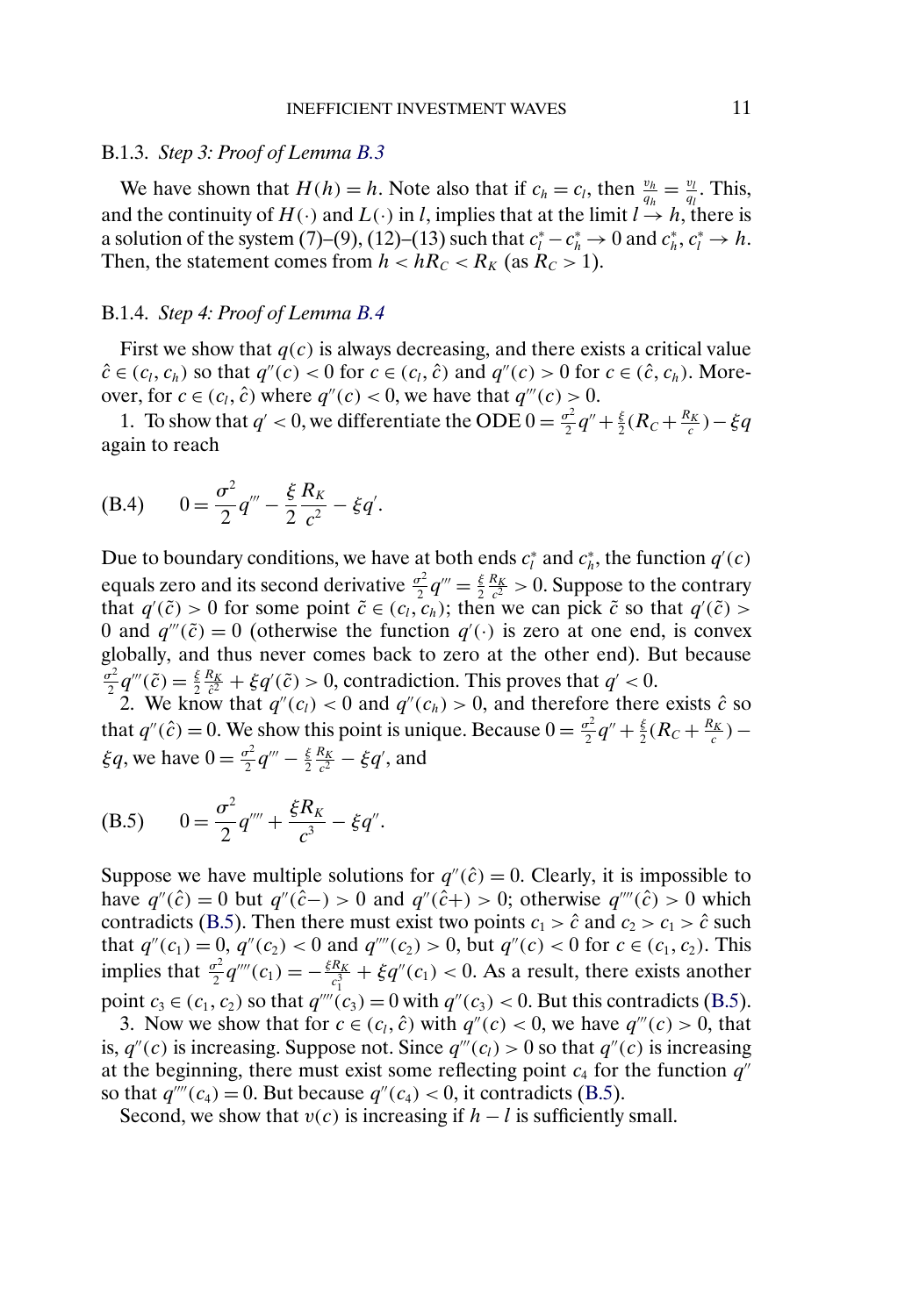## 12 Z. HE AND P. KONDOR

1. We show that if  $v''(c_l) > 0$ , then  $v(c)$  is increasing in c. Let  $F(c) \equiv v'(c)$ , so that

$$
0 = q''\sigma^2 + \frac{\sigma^2}{2}F'' + \frac{\xi}{2}R_C - \xi F
$$

with boundary conditions that  $F(c_l) = F(c_h) = 0$ . The assumption  $v''(c_l) > 0$ implies that  $F'(c_l) > 0$ . Thus, if there are some points with  $F(c) < 0$  in the range of  $(c_l, c_h)$ , then we can find two points  $c_1$  and  $c_2$  (a maximum and a minimum) so that  $c_1 < c_2$  but  $F''(c_1) < 0$ ,  $F''(c_2) > 0$ ,  $F'(c_1) = F'(c_2) = 0$  and  $F(c_1) > 0 > F(c_2)$ . We can apply the ODE to these two points:

$$
0 = q''(c_1)\sigma^2 + \frac{\sigma^2}{2}F''(c_1) + \frac{\xi}{2}R_C - \xi F(c_1),
$$
  

$$
0 = q''(c_2)\sigma^2 + \frac{\sigma^2}{2}F''(c_2) + \frac{\xi}{2}R_C - \xi F(c_2).
$$

The second equation implies that  $q''(c_2) < 0$ , which implies that  $c_1 < c_2 < \hat{c}$ . However, the above two equations also imply that

$$
q''(c_1)\sigma^2 > \frac{\xi}{2}R_C > q''(c_2)\sigma^2,
$$

in contradiction with the previous lemma which shows that  $q''$  is increasing over  $[c_l, \hat{c}].$ 

2. Now we show that if  $h - l$  is sufficiently small, then  $v''(c_l) > 0$ ; with the first result, we obtain our claim. From our ODE,

$$
v''(c_l) = -\frac{\xi}{\sigma^2} 2 \left( \frac{(R_C c_l + R_K)}{2} - v(c_l) \right)
$$
  
=  $\frac{\xi}{\sigma^2} 2 \left( \frac{R_K}{2} + \frac{R_C}{2\gamma} h(c_l, c_h) + \frac{R_K \xi}{\gamma \sigma^2} \left( \frac{g_l(c_l, c_h)}{\gamma} - c_l f_l(c_l, c_h) \right) \right).$ 

We know that as  $h - l \rightarrow 0$ ,  $c_h - c_l \rightarrow 0$ . We will prove the statement by showing that (1)  $\lim_{c_l \to c_h} \left( \frac{(R_C c_l + R_K)}{2} - v(c_l) \right) = 0$ , because  $\lim_{c_l \to c_h} \left( \frac{(R_C c_l + R_K)}{2} - v(c_l) \right)$ equals

$$
\lim_{c_l \to c_h} \left( \frac{R_K}{2} + \frac{R_C}{2\gamma} h(c_l, c_h) + \frac{R_K \gamma}{2} \left( \frac{g_l(c_l, c_h)}{\gamma} - c_l f_l(c_l, c_h) \right) \right)
$$
\n
$$
= \frac{R_K}{2} + 0 + \frac{R_K \xi}{\gamma \sigma^2} \left( 0 - \frac{1}{\gamma} \right) = 0
$$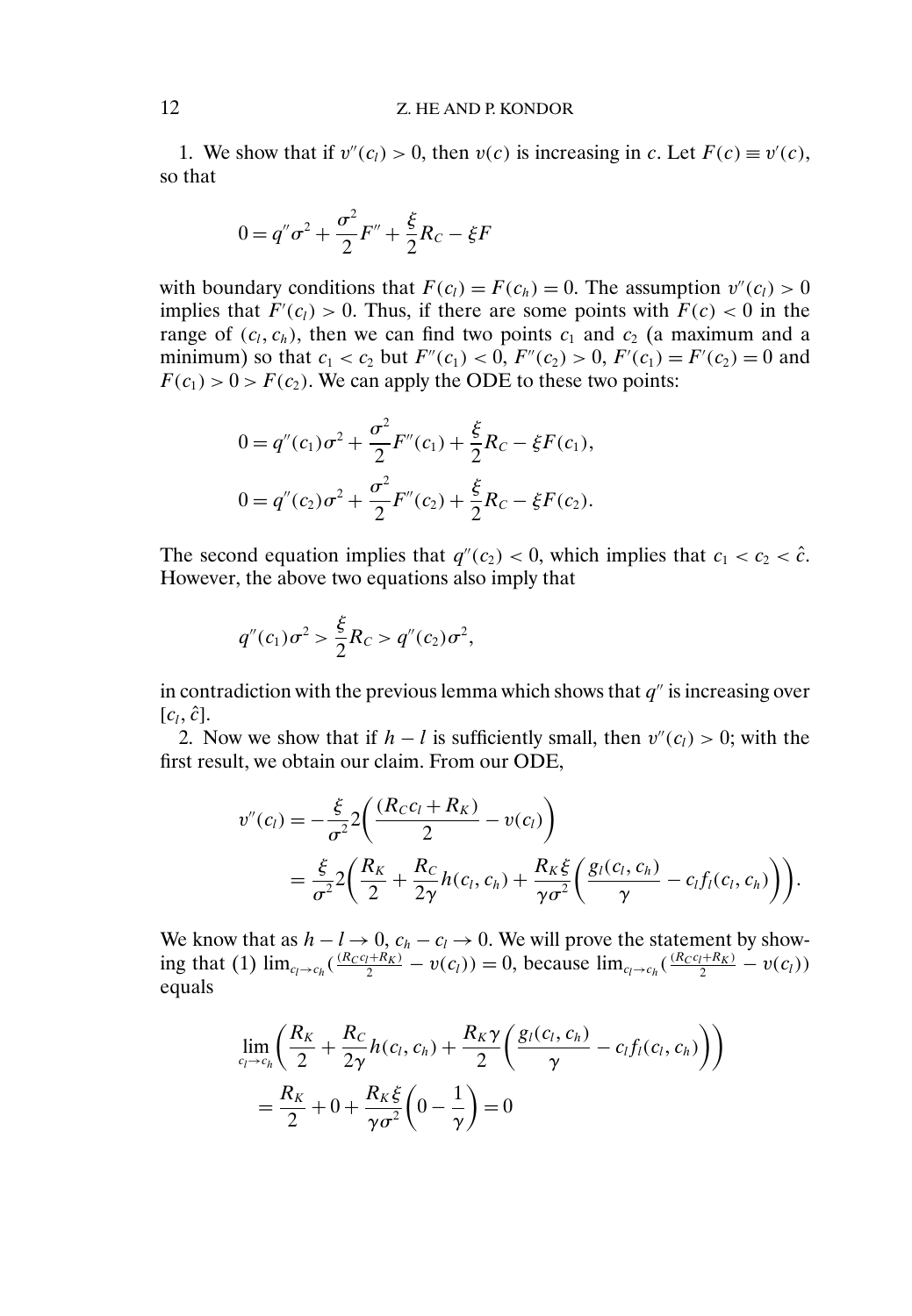and (2)  $\lim_{c_l\to c_h} \partial(\frac{(R_Cc_l+R_K)}{2}-v(c_l))/\partial c_l = \lim_{c_l\to c_h} \partial(\frac{R_C}{2\gamma}h(c_l,c_h)+\frac{R_K\gamma}{2}(\frac{g_l(c_l,c_h)}{\gamma}$  $c_l f_l(c_l, c_h))$ )/∂ $c_l$  < 0, because it equals

$$
\lim_{c_l \to c_h} \left( -\frac{R_C e^{\gamma(c_h - c_l)}}{(e^{\gamma(c_h - c_l)} + 1)^2} + \frac{R_K \gamma}{2} \left( \frac{1}{\gamma c_l} + \frac{(e^{2\gamma c_h} + e^{2\gamma c_l})}{(e^{2\gamma c_h} - e^{2\gamma c_l})} g_l - \frac{(e^{2\gamma c_h} + e^{2\gamma c_l})}{(e^{2\gamma c_h} - e^{2\gamma c_l})} (c_l \gamma f_l - 1) \right) \right)
$$
\n
$$
= -R_C \frac{1}{(1+1)^2} + \frac{R_K \gamma}{2} \left( \frac{1}{\gamma c_h} - \frac{1}{2\gamma c_h} - \frac{1}{2\gamma c_h} \right) = -\frac{R_C}{4} < 0.
$$

These two statements imply that if  $c_h - c_l$  is small enough, then  $v''(c_l)$  >  $\lim_{c_l\to c_h} v''(c_l) = 0.$ 

#### B.2. *Proof of the Second Part of Proposition 5*

The result  $c_h^* > h$  is a consequence of the fact that we defined  $H(c_h)$  as the unique  $c_l$  solving  $\frac{v_h(c_l,c_h)}{a_l(c_l,c_h)}$  $\frac{v_h(c_l,c_h)}{q_h(c_l,c_h)} = h$  when  $c_h > h$  (see part 4 in Section [B.1.2\)](#page-6-0).

For the result  $c_i^* \leq l$ , consider the possibility that  $c_i^* > l$ . The following lemma states that, in this case,  $p''(c_i^*) < 0$ . This implies that this is not an equilibrium. To see this, we have  $p'(c_i^*) = 0$  by the boundary conditions  $v'(c_i^*) = q'(c_i^*) = 0$ . Thus  $p''(c_i^*)$  < 0, combined with  $p(c_i^*) = l$  and  $p'(c_i^*) = 0$ , would imply that  $p(c) < l$  for c sufficiently close to  $c_l^*$ .

LEMMA B.5: *The sign of*  $p''(c_i^*)$  *is the same as that of*  $l - c_i^*$ .

PROOF: Simple algebra implies that

$$
p''(c_i^*) = \left(\frac{v'q - q'v}{q^2}\right)'
$$
  
= 
$$
\frac{(v''q + v'q' - (q''v + v'q'))}{q^2} - 2q^{-3}(v'q - q'v)
$$
  
= 
$$
\frac{v''q - q''v}{q^2}
$$
  
= 
$$
\left(\left(-\frac{\xi}{2}(R_c c_i^* + R_K) + \xi l q(c_i^*)\right)\frac{2}{\sigma^2}q - \left(-\frac{\xi}{2}(R_c c_i^* + R_K) + \xi c_i^* q(c_i^*)\right)\frac{2}{\sigma^2 c_i^*}v\right)/q^2
$$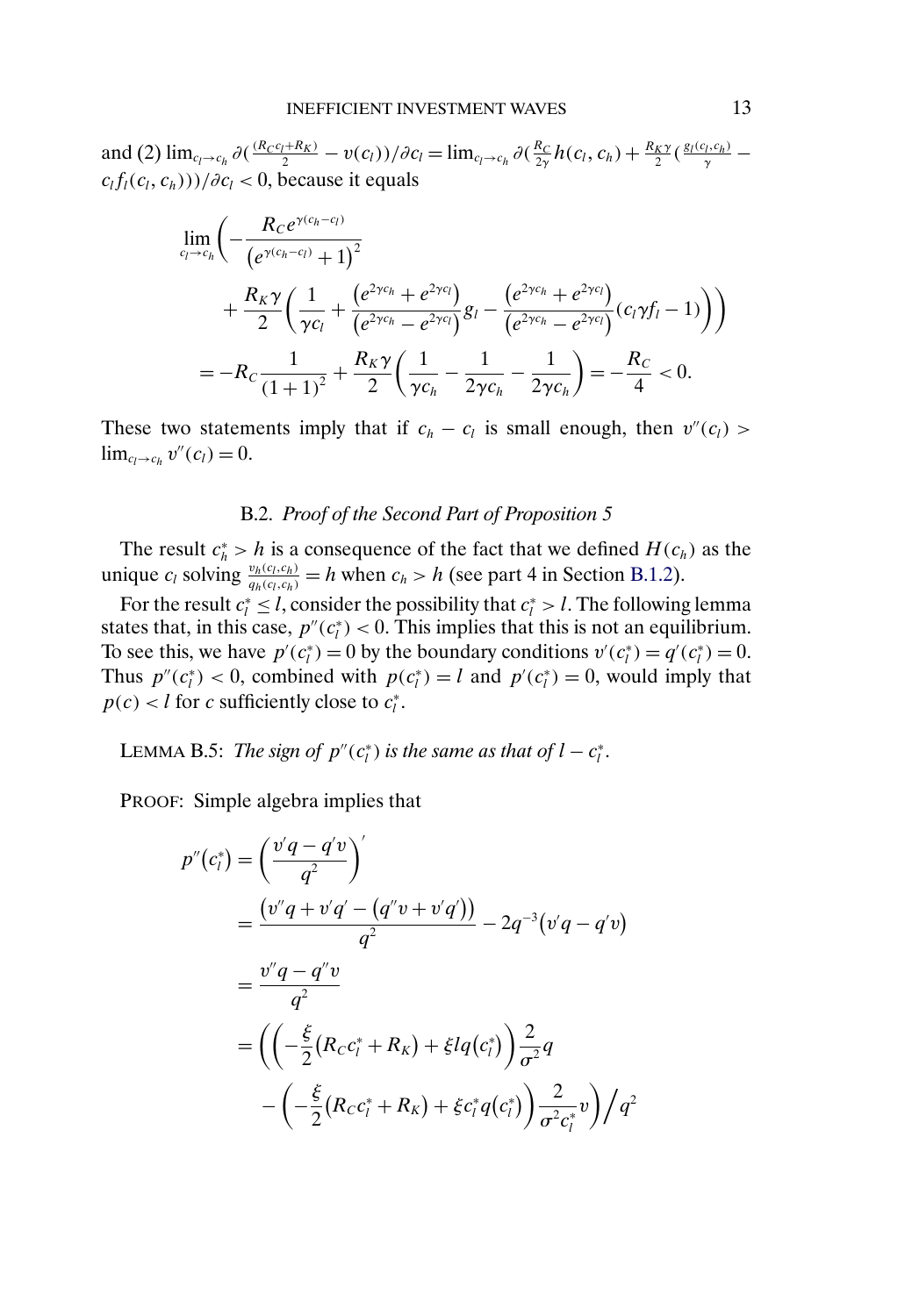14 Z. HE AND P. KONDOR

$$
= \left( \left( -\frac{\xi}{2} (R_C c_l^* + R_K) + \xi l q(c_l^*) + \xi c_l^* q(c_l^*) - \xi c_l^* q(c_l^*) \right) \frac{2}{\sigma^2} q - \left( -\frac{\xi}{2} (R_C c_l^* + R_K) + \xi c_l^* q(c_l^*) \right) \frac{2}{\sigma^2 c_l^*} v \right) / q^2 = \left( \left( -\frac{\xi}{2} (R_C c_l^* + R_K) + \xi c_l^* q(c_l^*) \right) \frac{2}{\sigma^2} \left( q - \frac{v}{c_l^*} \right) + (l - c_l^*) \xi q(c_l^*) \frac{2}{\sigma^2} q \right) / q^2 = (l - c_l^*) \frac{\frac{1}{c_l^*} \left( \frac{\xi}{2} (R_C c_l^* + R_K) - \xi c_l^* q(c_l^*) \right) \frac{2}{\sigma^2} + \xi q(c_l^*) \frac{2}{\sigma^2}}{q},
$$

which gives the lemma by noticing that  $q$  is decreasing in  $c$  and the boundary  $q'(c_i^*) = 0$  implies that

$$
-\frac{\xi}{2}(R_{C}c_{l}^{*}+R_{K})+\xi c_{l}^{*}q(c_{l}^{*})\propto q''(c_{l}^{*})<0.
$$
 Q.E.D.

The third statement is a consequence of the following lemma.

LEMMA B.6: *We have the following limiting results*:

$$
\lim_{\gamma \to \infty} \gamma f_l = \frac{1}{c_l}, \quad \lim_{\gamma \to \infty} \gamma f_h = \frac{1}{c_h},
$$
  

$$
\lim_{\gamma \to \infty} g_h = 0, \quad \lim_{\gamma \to \infty} g_l = 0,
$$

*and*

$$
\lim_{\gamma \to \infty} c_h^* = h, \quad \lim_{\gamma \to \infty} c_l^* = l.
$$

PROOF: The first four results are based on L'Hôpital's rule. Take the first result for illustration:

$$
\lim_{\gamma \to \infty} \gamma f_l = \lim_{\gamma \to \infty} \frac{\gamma \left( \text{Ei}[-c_h \gamma] - \text{Ei}[-c_l \gamma] \right)}{e^{\gamma (-c_l)}} = \lim_{\gamma \to \infty} \frac{\text{Ei}[-c_h \gamma] - \text{Ei}[-c_l \gamma]}{\frac{1}{\gamma}e^{\gamma (-c_l)}}
$$
\n
$$
= \lim_{\gamma \to \infty} \frac{\frac{e^{-c_h \gamma}}{\gamma} - \frac{e^{-c_l \gamma}}{\gamma}}{-\frac{1}{\gamma^2}e^{\gamma (-c_l)} + \frac{(-c_l)}{\gamma}e^{\gamma (-c_l)}} = \lim_{\gamma \to \infty} \frac{-e^{-c_l \gamma}/\gamma}{\frac{(-c_l)}{\gamma}e^{\gamma (-c_l)}} = \frac{1}{c_l}.
$$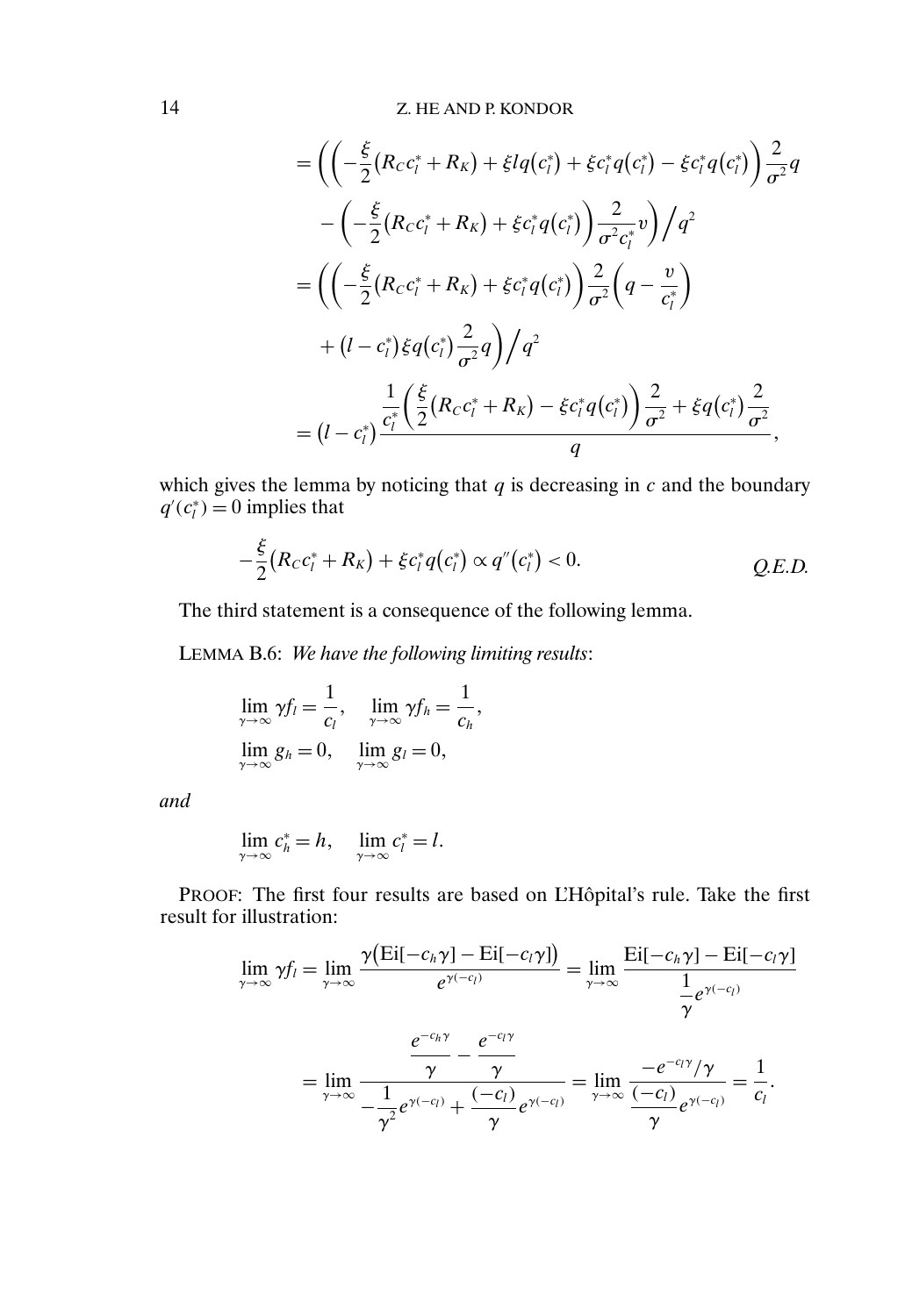These four results imply that

$$
\lim_{\gamma \to \infty} \frac{v_h}{q_h} = \lim_{\gamma \to \infty} \left( R_K + \frac{c_h R_C}{2} - \frac{R_C}{2\gamma} m(c_l, c_h) + R_K \frac{\gamma}{2} \left( \frac{g_h(c_l, c_h)}{\gamma} - c_h f_h(c_l, c_h) \right) \right)
$$

$$
= \frac{R_C}{2} + R_K \frac{\gamma}{2} f_h(c_l, c_h) + \frac{c_h R_C}{2} - R_K \frac{1}{2}
$$

$$
= \frac{R_C}{2} + R_K \frac{1}{2c_h}.
$$

Thus, in the limit, the solution of  $\frac{v_h}{q_h} = h$  is the solution for the equation of

$$
\frac{R_K + \frac{c_h R_C}{2} - R_K \frac{1}{2}}{\frac{R_C}{2} + R_K \frac{1}{2c_h}} = h,
$$

which gives  $\lim_{\gamma \to \infty} c_h^* = h$ . Similarly, the following calculation implies that  $\lim_{\gamma \to \infty} c_l^* = l$ :

$$
\lim_{\gamma \to \infty} \frac{v_l}{q_l} = \lim_{\gamma \to \infty} \left( R_K + \frac{c_l R_C}{2} + \frac{R_C}{2\gamma} m(c_l, c_h) + R_K \frac{\gamma}{2} \left( \frac{g_l(c_l, c_h)}{\gamma} - c_l f_l(c_l, c_h) \right) \right)
$$
\n
$$
= \frac{R_C}{2} + R_K \frac{\gamma}{2} f_l(c_l, c_h) + R_K \frac{\gamma}{2} f_l(c_l, c_h) + R_K \frac{\gamma}{2} f_l(c_l, c_h) + R_K \frac{\gamma}{2} f_l(c_l, c_h) + R_K \frac{\gamma}{2} f_l(c_l, c_h) + R_K \frac{\gamma}{2} f_l(c_l, c_h) + R_K \frac{\gamma}{2} f_l(c_l, c_h) + R_K \frac{\gamma}{2} f_l(c_l, c_h) + R_K \frac{\gamma}{2} f_l(c_l, c_h) + R_K \frac{\gamma}{2} f_l(c_l, c_h) + R_K \frac{\gamma}{2} f_l(c_l, c_h) + R_K \frac{\gamma}{2} f_l(c_l, c_h) + R_K \frac{\gamma}{2} f_l(c_l, c_h) + R_K \frac{\gamma}{2} f_l(c_l, c_h) + R_K \frac{\gamma}{2} f_l(c_l, c_h) + R_K \frac{\gamma}{2} f_l(c_l, c_h) + R_K \frac{\gamma}{2} f_l(c_l, c_h) + R_K \frac{\gamma}{2} f_l(c_l, c_h) + R_K \frac{\gamma}{2} f_l(c_l, c_h) + R_K \frac{\gamma}{2} f_l(c_l, c_h) + R_K \frac{\gamma}{2} f_l(c_l, c_h) + R_K \frac{\gamma}{2} f_l(c_l, c_h) + R_K \frac{\gamma}{2} f_l(c_l, c_h) + R_K \frac{\gamma}{2} f_l(c_l, c_h) + R_K \frac{\gamma}{2} f_l(c_l, c_h) + R_K \frac{\gamma}{2} f_l(c_l, c_h) + R_K \frac{\gamma}{2} f_l(c_l, c_h) + R_K \frac{\gamma}{2} f_l(c_l, c_h) + R_K \frac{\gamma}{2} f_l(c_l, c_h) + R_K \frac{\gamma}{2} f_l(c_l, c_h) + R_K \frac{\gamma}{2} f_l(c_l, c_h) + R_K \frac{\gamma}{2} f_l(c_l, c_h) + R_K \frac{\gamma}{2} f_l(c_l, c_h) + R_K \frac{\gamma}{2} f_l(c_l, c_h) + R_K \frac{\gamma}{2} f_l(c_l, c_h) + R
$$

# B.3. *Proof of Proposition 7*

The proofs of the two statements follow the same logic. Thus, we prove the first statement in detail and explain the necessary modifications for the second statement at the end of the proof.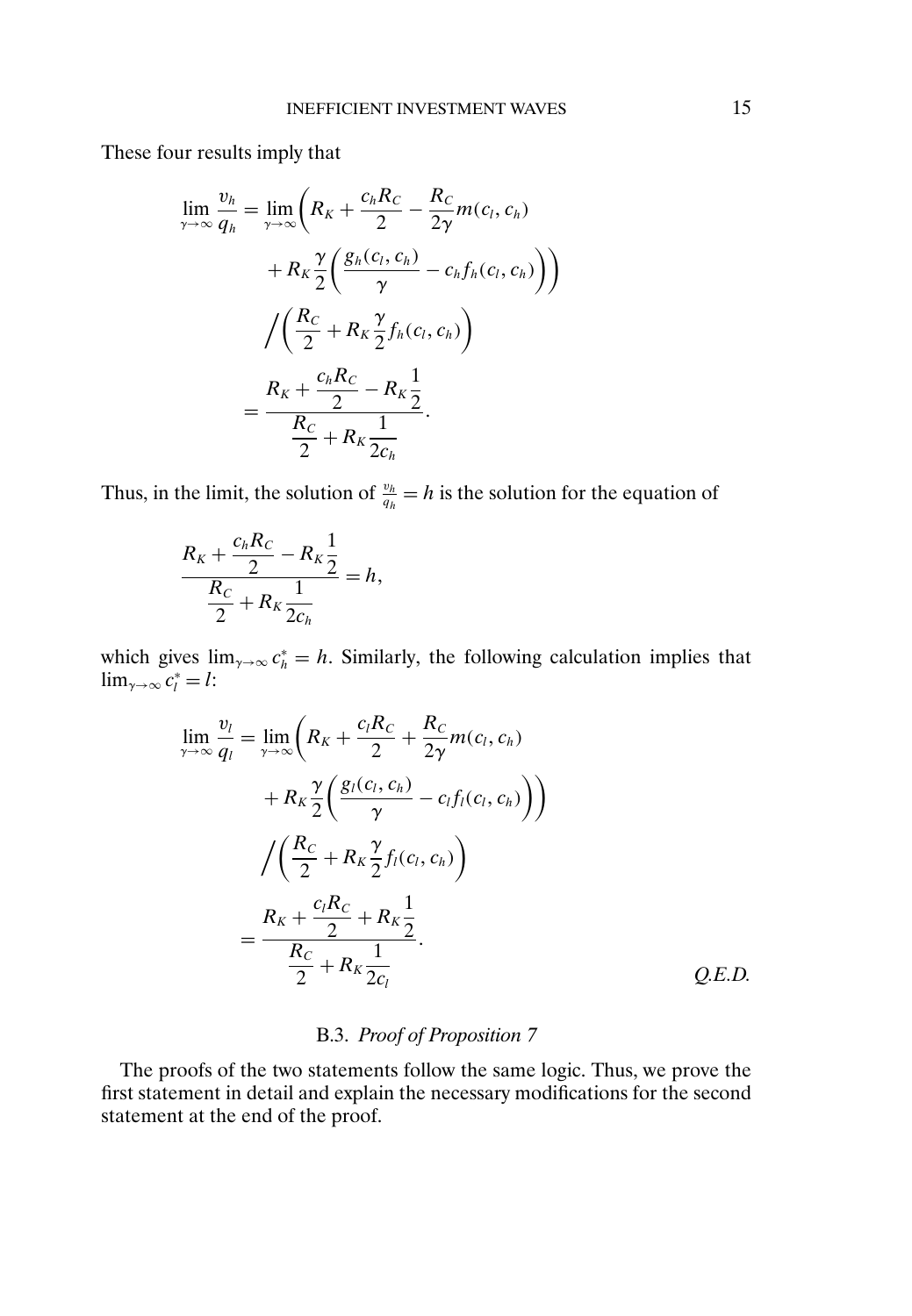<span id="page-15-0"></span>Consider the functions  $\tilde{q}(c; q_0, v_0, c_h)$  and  $\tilde{v}(c; q_0, v_0, c_h)$  of c parameterized by  $q_0$ ,  $v_0$ , and  $c_h$ :

(B.6) 
$$
0 = \frac{\sigma^2}{2}\tilde{q}''(c) + \frac{\xi}{2}(R_c - \tilde{q}(c)) + \frac{\xi}{2}\bigg(\frac{R_K}{c} - \tilde{q}(c)\bigg),
$$

(B.7) 
$$
0 = \tilde{q}'(c)\sigma^2 + \frac{\sigma^2}{2}\tilde{v}''(c) + \frac{\xi}{2}(R_Cc - \tilde{v}(c)) + \frac{\xi}{2}(R_K - \tilde{v}(c)),
$$

and the boundary conditions

(B.8) 
$$
\tilde{v}'(c_h) = \tilde{q}'(c_h) = 0,
$$

(B.9) 
$$
\tilde{q}(c_0) = q_0, \quad \tilde{v}(c_0) = v_0.
$$

The general solution is

(B.10) 
$$
\tilde{q}(c) = \frac{R_c}{2} + e^{-c\gamma} A_1 + e^{c\gamma} A_2 + \frac{R_K \gamma - e^{c\gamma} \text{Ei}(-\gamma c) + e^{-c\gamma} \text{Ei}(c\gamma)}{2},
$$
  
(B.11) 
$$
\tilde{v}(c) = R_K + \frac{cR_C}{2} + e^{c\gamma} (A_3 - cA_2) - e^{-c\gamma} (A_4 + cA_1) + \frac{cR_K \gamma e^{\gamma c} \text{Ei}(-\gamma c) - e^{-c\gamma} \text{Ei}(\gamma c)}{2}
$$
  
(B.12) 
$$
= R_K + R_C c + e^{c\gamma} A_3 - e^{-c\gamma} A_4 - c\tilde{q}(c),
$$

where  $A_1 - A_4$  (may differ from those in (12) and (13)) are pinned down by (B.8)–(B.9). We have

$$
\tilde{q}'(c) = -\gamma e^{-c\gamma} A_1 + \gamma e^{c\gamma} A_2 - \frac{R_K \gamma^2 (e^{-c\gamma} \operatorname{Ei}[c\gamma] + e^{c\gamma} \operatorname{Ei}[-c\gamma])}{2},
$$
  

$$
\tilde{v}'(c) = \frac{R_C}{2} + \frac{R_K \gamma (-e^{-c\gamma} \operatorname{Ei}[c\gamma] + e^{c\gamma} \operatorname{Ei}[-c\gamma])}{2}
$$

$$
+ \frac{R_K c \gamma^2 (e^{-c\gamma} \operatorname{Ei}[c\gamma] + e^{c\gamma} \operatorname{Ei}[-c\gamma])}{2}
$$

$$
+ e^{c\gamma} ((-\gamma c - 1) A_2 + \gamma A_3) + e^{-c\gamma} ((\gamma c - 1) A_1 + \gamma A_4).
$$

Define the function  $c_h(q_0, v_0)$  implicitly by  $\tilde{v}(c_h; q_0, v_0, c_h) = h\tilde{q}(c_h;$  $q_0, v_0, c_h$ , and we are interested in the derivatives

$$
\frac{\partial c_h}{\partial q_0} = -\frac{\tilde{v}'_{q_0} - h\tilde{q}'_{q_0}}{\tilde{v}'_{c_h} - h\tilde{q}'_{c_h}}, \quad \frac{\partial c_h}{\partial v_0} = -\frac{\tilde{v}'_{v_0} - h\tilde{q}'_{v_0}}{\tilde{v}'_{c_h} - h\tilde{q}'_{c_h}}.
$$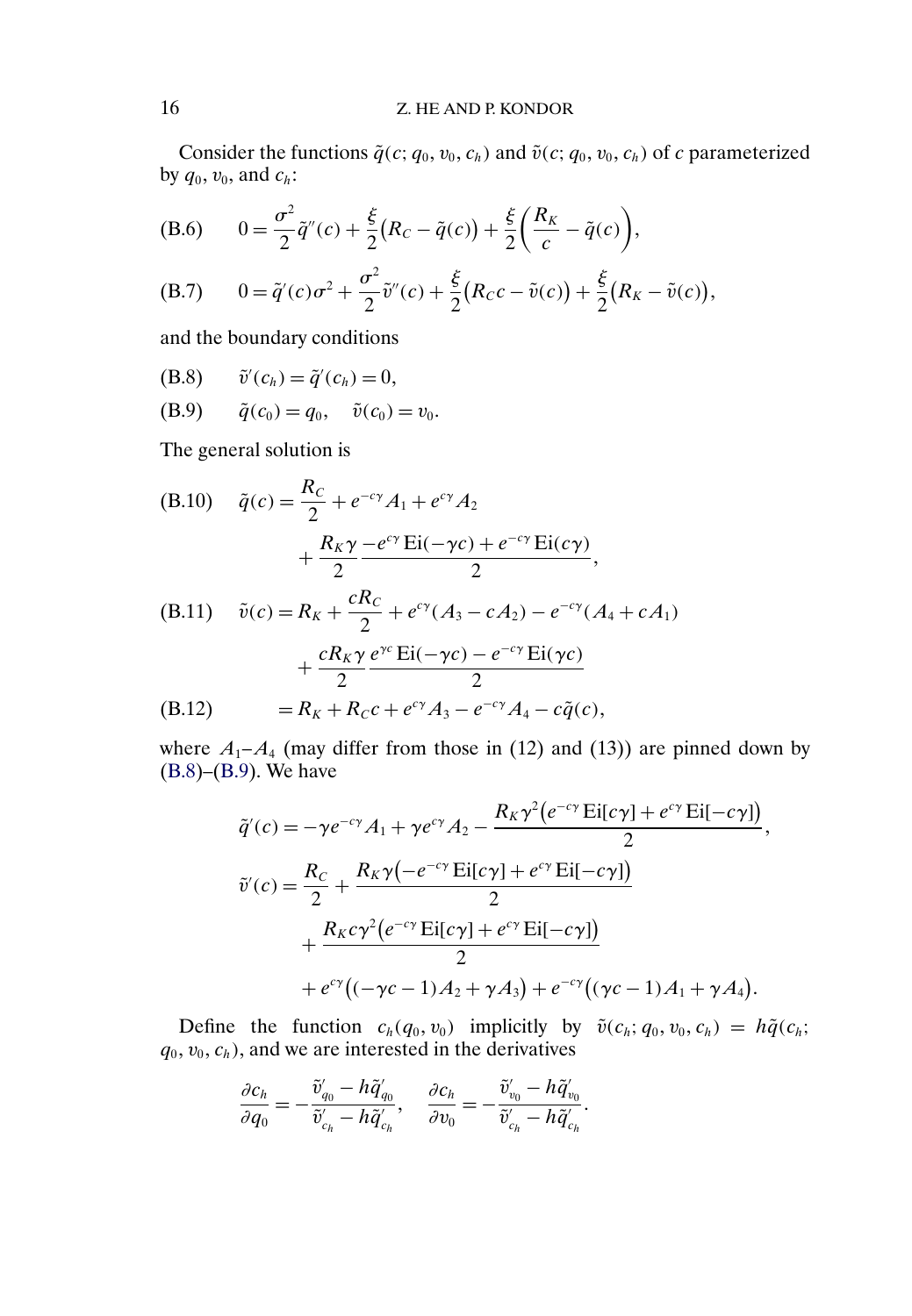<span id="page-16-0"></span>We proceed as follows. First we show that  $\frac{\partial c_h}{\partial q_0} > 0$  and  $\frac{\partial c_h}{\partial v_0} < 0$ . This proves that if  $q_{\pi}(c_0) \leq q(c_0)$  and  $v_{\pi}(c_0) \geq v(c_0)$ , then  $c_n^{\pi} < c_n^*$ , that is, such policies make the overinvestment problem worse. Then we show that this is true even if  $q_{\pi}(c_0) \leq q(c_0)$  and  $v_{\pi}(c_0) \leq v(c_0)$ , as long as the policy increases the price at  $c_0$ , that is,  $\frac{v_\pi(c_0)}{q_\pi(c_0)} > \frac{v(c_0)}{q(c_0)}$ .

We start with the following lemmas.

LEMMA B.7: *We have*

(B.13) 
$$
\frac{\partial \tilde{q}(c_h; q_0, v_0, c_h)}{\partial q_0} = \frac{2}{e^{c_h \gamma} e^{-c_0 \gamma} + e^{-c_h \gamma} e^{\gamma c_0}} > 0,
$$

(B.14) 
$$
\frac{\partial \tilde{v}(c_h; q_0, v_0, c_h)}{\partial v_0} = \frac{2}{e^{-\gamma(c_h - c_0)} + e^{\gamma(c_h - c_0)}} > 0, \quad \frac{\partial \tilde{q}(c_h; q_0, v_0, c_h)}{\partial v_0} = 0.
$$

PROOF: We show (B.13) first. We know that  $\tilde{q}(c_0) = q_0$ , which, based on [\(B.10\)](#page-15-0), can be written as  $e^{-c_0\gamma}A_1 + e^{\gamma c_0}A_2 + l_q = q_0$  (where  $l_q$  is independent of  $q_0$ ), which implies

(B.15) 
$$
A_1 = \frac{-l_q - e^{\gamma c_0} A_2 + q_0}{e^{-c_0 \gamma}},
$$

and  $\tilde{q}'(c_h) = 0$ , which can be rewritten as  $-e^{-c_h\gamma}\gamma A_1 + e^{c_h\gamma}\gamma A_2 + s_q = 0$  (where  $s_q$  is independent of  $q_0$ ), which implies

(B.16) 
$$
A_{2} = \frac{e^{-c_{h}\gamma}\gamma A_{1} - s_{q}}{e^{c_{h}\gamma}\gamma} = \frac{e^{-c_{h}\gamma}\gamma \frac{-l_{q} - e^{\gamma c_{0}}A_{2} + q_{0}}{e^{-c_{0}\gamma}} - s_{q}}{e^{c_{h}\gamma}\gamma}
$$

$$
\Rightarrow A_{2} = \frac{e^{-c_{h}\gamma}\gamma \frac{-l_{q} + q_{0}}{e^{-c_{0}\gamma}} - s_{q}}{(1 + e^{-2c_{h}\gamma}e^{\gamma 2c_{0}})e^{c_{h}\gamma}\gamma}.
$$

Thus, (B.16) and (B.15) imply that

(B.17) 
$$
\frac{\partial A_2}{\partial q_0} = \frac{e^{-c_h \gamma}}{e^{c_h \gamma} e^{-c_0 \gamma} + e^{-c_h \gamma} e^{\gamma c_0}},
$$

(B.18) 
$$
\frac{\partial A_1}{\partial q_0} = \frac{1}{e^{-c_0 \gamma}} - e^{\gamma 2 c_0} \frac{e^{-c_h \gamma}}{e^{c_h \gamma} e^{-c_0 \gamma} + e^{-c_h \gamma} e^{\gamma c_0}} = \frac{e^{c_h \gamma}}{e^{c_h \gamma} e^{-c_0 \gamma} + e^{-c_h \gamma} e^{\gamma c_0}}.
$$

Using [\(B.10\)](#page-15-0), we obtain our result.

The first result in (B.14) follows similarly. The second result  $\frac{\partial \tilde{q}(c_h; q_0, v_0, c_h)}{\partial v_0} = 0$ comes from the fact that [\(B.6\)](#page-15-0) and the boundary conditions  $\tilde{q}'(c_h) = 0$  and  $\tilde{q}(c_0) = q_0$  are independent of  $v_0$ .  $Q.E.D.$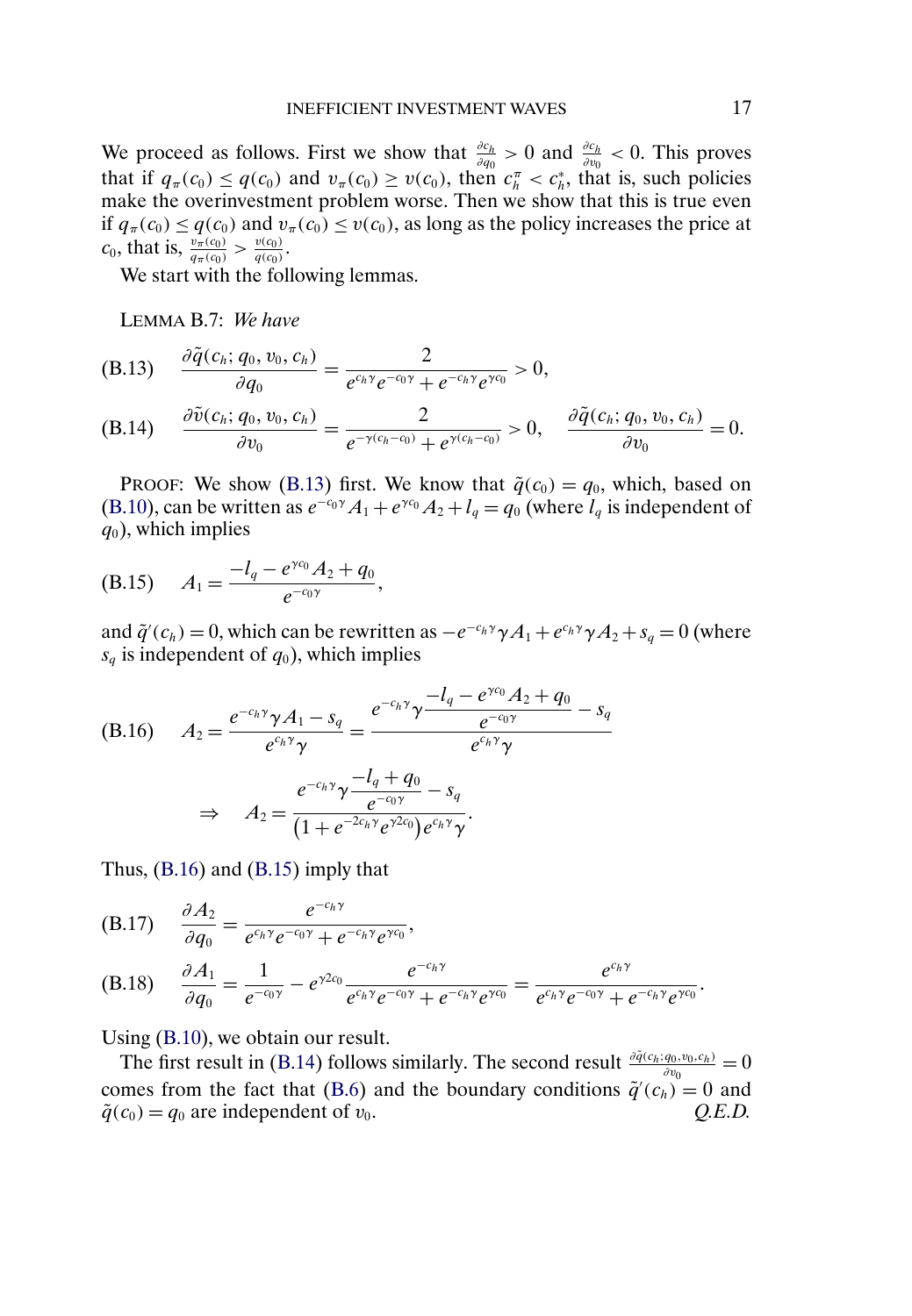LEMMA B.8: *We have*

$$
\frac{\partial \tilde{v}(c_h; q_0, v_0, c_h)}{\partial q_0} = 2 \frac{e^{\gamma(c_h - c_0)} - e^{-\gamma(c_h - c_0)} - \gamma(c_h - c_0)(e^{-\gamma(c_h - c_0)} + e^{\gamma(c_h - c_0)})}{\gamma(e^{\gamma c_0}e^{-\gamma c_h} + e^{-\gamma c_0}e^{\gamma c_h})^2} < 0,
$$
  

$$
\frac{\partial \tilde{v}(c_h; q_0, v_0, c_h)}{\partial q_0} - h \frac{\partial \tilde{q}(c_h; q_0, v_0, c_h)}{\partial q_0}
$$

$$
= 2 \frac{e^{\gamma(c_h - c_0)} - e^{-\gamma(c_h - c_0)} - \gamma(c_h + h - c_0)(e^{-\gamma(c_h - c_0)} + e^{\gamma(c_h - c_0)})}{\gamma(e^{\gamma c_0}e^{-\gamma c_h} + e^{-\gamma c_0}e^{\gamma c_h})^2} < 0.
$$

PROOF: We show the first result. We rewrite  $\tilde{v}(c_0)$  and  $\tilde{v}'(c_h)$  as (as before, here  $l_{vq}$  and  $s_{vq}$  are independent of  $q_0$ )

$$
\tilde{v}(c_0) = e^{c_0 \gamma} (A_3 - c_0 A_2) - e^{-c_0 \gamma} (A_4 + c_0 A_1) + l_{\nu q},
$$
  
\n
$$
\tilde{v}'(c_h) = s_{\nu q} + e^{c_h \gamma} ((-\gamma c_h - 1) A_2 + \gamma A_3)
$$
  
\n
$$
+ e^{-c_h \gamma} ((\gamma c_h - 1) A_1 + \gamma A_4).
$$

Thus, the boundary conditions  $\tilde{v}(c_0) = v_0$  and  $\tilde{v}'(c_h) = 0$  imply that

$$
A_3 = c_0 A_2 + e^{-c_0 \gamma} v_0 - e^{-c_0 \gamma} l_{vq} + e^{-2c_0 \gamma} (A_4 + c_0 A_1),
$$
  
\n
$$
A_4 = -\Big( \Big( -e^{\gamma c_h} (\gamma c_h - \gamma c_0 + 1) \Big) A_2 + \Big( e^{-\gamma c_h} (\gamma c_h - 1) + \gamma c_0 e^{-2\gamma c_0} e^{\gamma c_h} \Big) A_1 + \Big( \gamma e^{-\gamma c_0} e^{\gamma c_h} \Big) v_0 + \Big( s_{qv} - \gamma e^{-\gamma c_0} e^{\gamma c_h} l_{qv} \Big) \Big) + \Big( \gamma e^{-\gamma c_h} + \gamma e^{-2\gamma c_0} e^{\gamma c_h} \Big).
$$

Thus, using the result in [\(B.17\)](#page-16-0) and [\(B.18\)](#page-16-0), one can derive that

$$
\frac{\partial A_4}{\partial q_0} = e^{\gamma c_h} \frac{2e^{\gamma c_0} e^{-\gamma c_h} - \gamma c_0 (e^{\gamma c_0} e^{-\gamma c_h} + e^{-\gamma c_0} e^{\gamma c_h})}{\gamma (e^{\gamma c_0} e^{-\gamma c_h} + e^{-\gamma c_0} e^{\gamma c_h})^2}.
$$

Similarly, it implies that

$$
\frac{\partial A_3}{q_0} = \frac{\partial A_1}{q_0} e^{-2c_0\gamma} c_0 + \frac{\partial A_2}{q_0} c_0 + \frac{\partial A_4}{q_0} e^{-2c_0\gamma} \n= \frac{2e^{-\gamma c_0} + \gamma c_0 (e^{\gamma c_0} e^{-2\gamma c_h} + e^{-\gamma c_0})}{\gamma (e^{\gamma c_0} e^{-\gamma c_h} + e^{-\gamma c_0} e^{\gamma c_h})^2}.
$$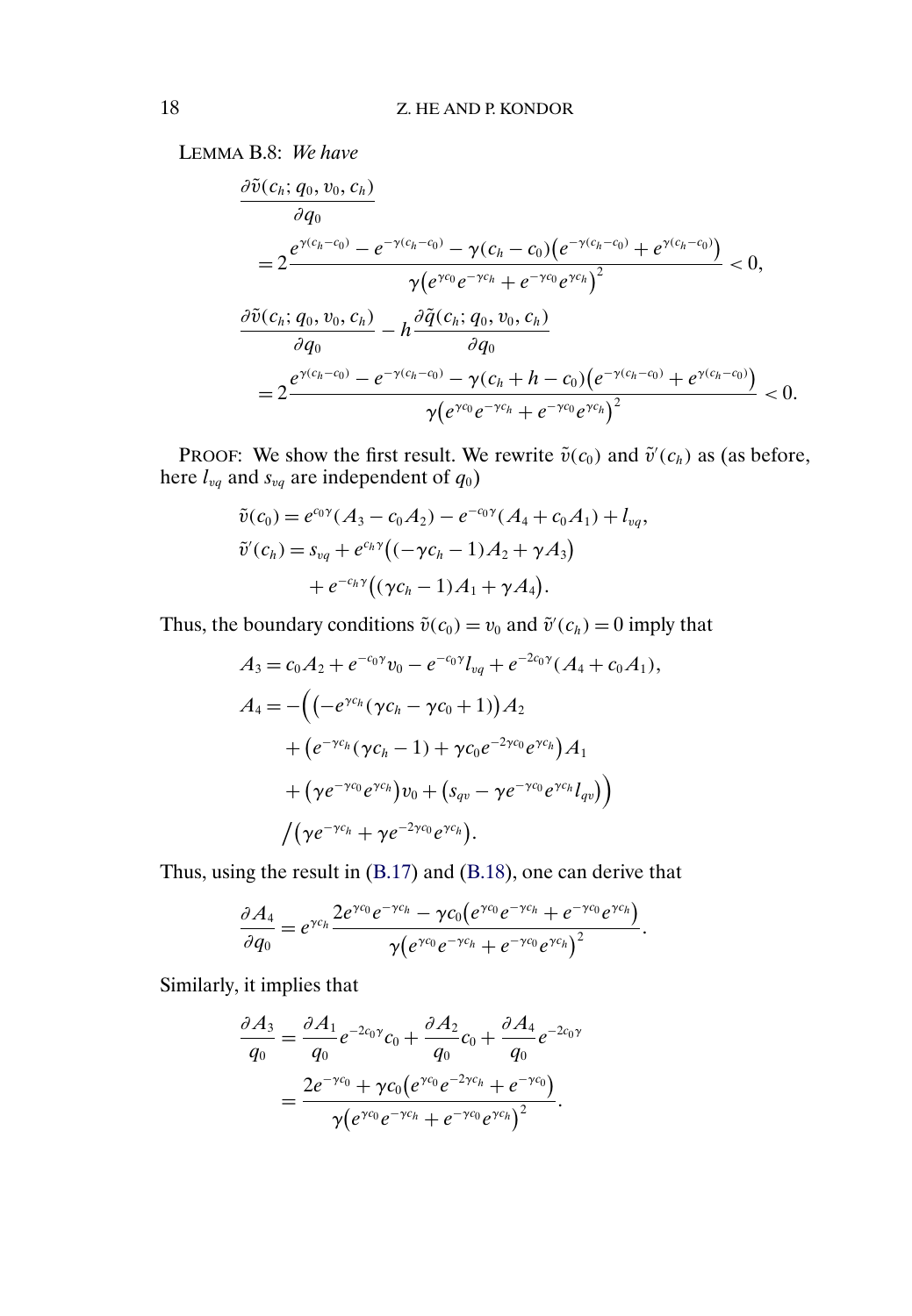Consequently, using [\(B.12\)](#page-15-0), we have (where we have used [\(B.13\)](#page-16-0))

$$
\frac{\partial \tilde{v}(c_h)}{\partial q_0} = e^{c_h \gamma} \frac{\partial A_3}{q_0} - e^{-c_h \gamma} \frac{\partial A_4}{q_0} - c_h \frac{\partial \tilde{q}(c_h)}{\partial q_0} \n= 2 \frac{e^{\gamma (c_h - c_0)} - e^{-\gamma (c_h - c_0)} - \gamma (c_h - c_0) (e^{-\gamma (c_h - c_0)} + e^{\gamma (c_h - c_0)})}{\gamma (e^{\gamma c_0} e^{-\gamma c_h} + e^{-\gamma c_0} e^{\gamma c_h})^2} < 0.
$$

The last inequality comes from the fact that the function  $e^x - e^{-x} - x(e^{-x} + e^x)$ is negative and monotonically decreasing for all  $x > 0$ . The second statement comes directly from the expression for  $\frac{\partial \tilde{q}(c_h)}{\partial q_h}$ .  $$ 

LEMMA B.9: *If*  $\frac{v_0}{q_0} < h$ , *then*  $\tilde{v}(y; q_0, v_0, y) - h\tilde{q}(y; q_0, v_0, y) > 0$ .

PROOF: We parameterize  $c_h$  by y. The idea is that if the function  $\tilde{v}(y;$  $q_0, v_0, y$  –  $h\tilde{q}(y; q_0, v_0, y)$  is negative at  $y = c_0$  and positive as  $y \to \infty$ , then there is a  $y = c_h$  so that this function is zero (satisfying the definition of  $c_h$ ) and where the slope of this function is positive, which is the claim of our lemma.

The function  $\tilde{v}(y; q_0, v_0, y) - h\tilde{q}(y; q_0, v_0, y)$  can be solved by imposing the boundary conditions

(B.19) 
$$
\tilde{v}'(y) = \tilde{q}'(y) = 0, \quad \tilde{q}(c_0) = q_0, \quad \tilde{v}(c_0) = v_0,
$$

for all  $y \ge c_0$ . Thus, by setting  $y = c_0$ , we must have

$$
\tilde{v}(c_0; q_0, v_0, c_0) - h\tilde{q}(c_0; q_0, v_0, c_0) = v_0 - hq_0 < 0,
$$

by the condition of the proposition.

Now we show that  $\tilde{v}(y; q_0, v_0, y) - h\tilde{q}(y; q_0, v_0, y) \to \infty$  as  $y \to \infty$ . We first calculate  $\lim_{y\to\infty} \tilde{q}(y; q_0, v_0, y)$  in [\(B.10\)](#page-15-0). For this, we solve for  $e^{-yy}A_1$  and  $e^{y\gamma}A_2$  from [\(B.10\)](#page-15-0)–[\(B.11\)](#page-15-0) and (B.19):

$$
e^{-y\gamma} A_1 = \frac{q_0 - \frac{R_C}{2} + e^{(c_0 - y)\gamma} \frac{R_K M'(y)}{2} - \frac{R_K \gamma}{2} M(c_0)}{e^{(y - c_0)\gamma} + e^{\gamma(c_0 - y)}},
$$
  

$$
e^{y\gamma} A_2 = \frac{q_0 - \frac{R_C}{2} - e^{(y - c_0)\gamma} \frac{R_K \gamma M'(y)}{2} - \frac{R_K \gamma}{2} M(c_0)}{e^{(y - c_0)\gamma} + e^{\gamma(c_0 - y)}},
$$

where  $M(y) \equiv -e^{\gamma y} Ei[-\gamma y] + e^{-\gamma y} Ei[y\gamma]$ . Using  $\lim_{y\to\infty} M'(y) = 0$ , it is easy to show that  $\lim_{y\to\infty}e^{y\gamma}A_2 = \lim_{y\to\infty}e^{-y\gamma}A_1 = 0$ , which implies that  $\lim_{y\to\infty} \tilde{q}(y; q_0, v_0, y) = \frac{R_C}{2}$  in [\(B.10\)](#page-15-0). A similar argument implies that  $\lim_{c\to\infty} \tilde{v}(c; q_0, v_0, c) = \infty$ . Thus,  $\tilde{v}(c; q_0, v_0, c) - h\tilde{q}(c; q_0, v_0, c) = \infty$ . This proves the statement.  $Q.E.D.$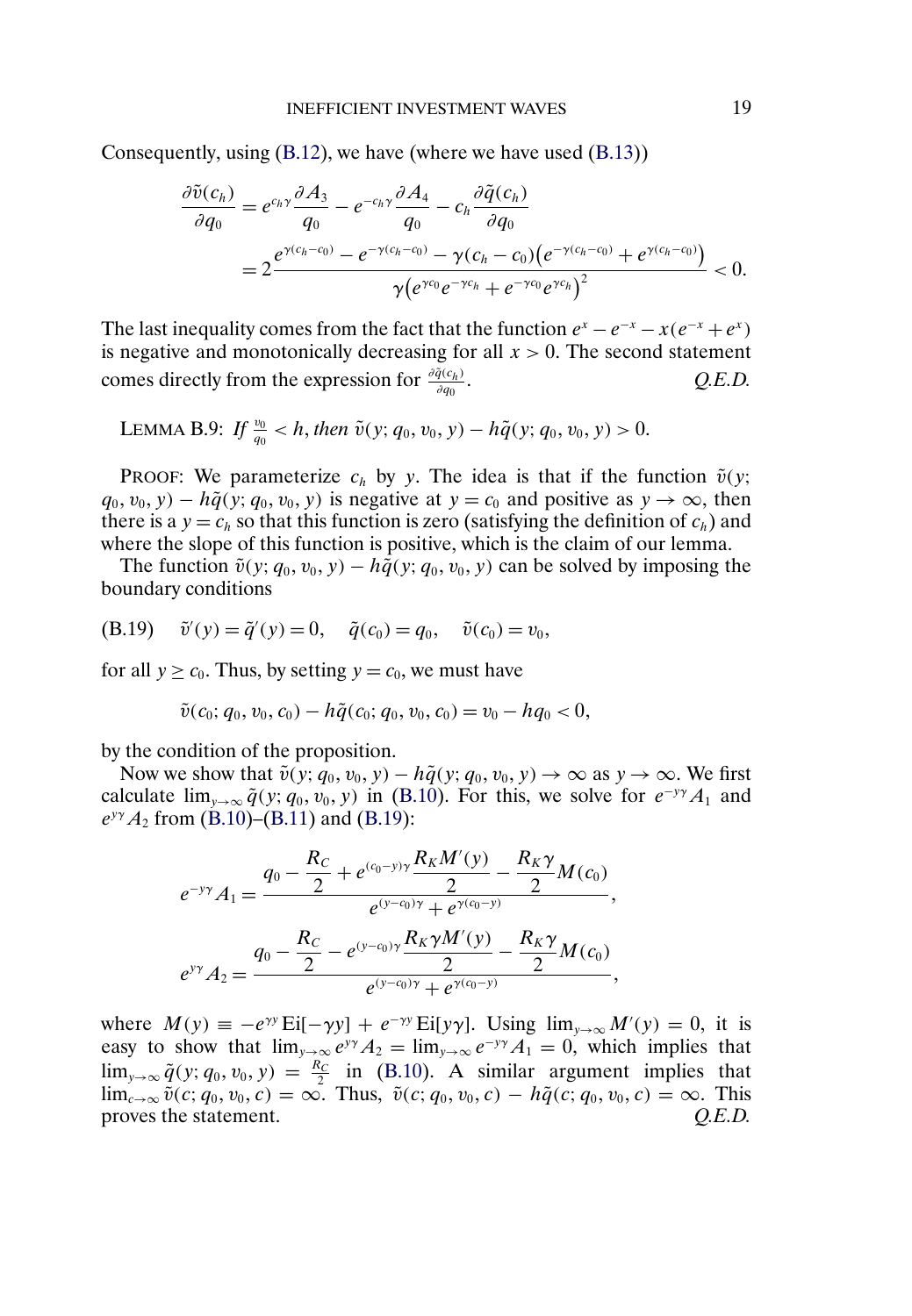Putting together the above three lemmas, we have

$$
\frac{\partial c_h}{\partial q_0} = -\frac{\tilde{v}_{q_0}' - h\tilde{q}_{q_0}'}{\tilde{v}_{c_h}' - h\tilde{q}_{c_h}'} > 0 \quad \text{and} \quad \frac{\partial c_h}{\partial v_0} = -\frac{\tilde{v}_{v_0}' - h\tilde{q}_{v_0}'}{\tilde{v}_{c_h}' - h\tilde{q}_{c_h}'} < 0.
$$

This implies that  $c_n^{\pi} < c_h^*$  whenever  $q_{\pi}(c_0) \leq q(c_0)$  and  $v_{\pi}(c_0) \geq v(c_0)$ .

For the last step, as  $\frac{\partial c_h}{\partial v_0} = -\frac{\tilde{v}_{v_0}' - h\tilde{q}_{v_0}'}{\tilde{v}_{c_h}' - h\tilde{q}_{c_h}'} < 0$ , it suffices to show that this result holds for the worst  $v_0$  drop to maintain  $p_0$ , that is,  $v_0$  and  $q_0$  decrease proportionally so  $v_0/q_0$  remains at constant.

To this end, we consider decreasing  $q_0$  to  $\bar{q}_0 = q_0 - \varepsilon$  where  $\varepsilon$  is very small. To make sure that  $\frac{\bar{v}_0}{\bar{q}_0} = \frac{v_0}{q_0}$ , we need that  $\bar{v}_0 = v_0 - a\varepsilon$  where  $a = \frac{v_0}{q_0}$ . Let us refer to all the objects after the change with the bar. Our goal is to show that  $\bar{v}(c_h)/\bar{q}(c_h)$  would increase; then  $\tilde{v}'_{c_h} - h\tilde{q}'_{c_h} > 0$  implies that  $c_h^{\pi} < c_h^*$ . Using the first two lemmas above, we have (denoting  $x \equiv (c_h - c_0)\gamma$ )

$$
\bar{q}(c_h) = \tilde{q}(c_h) - \varepsilon \frac{2}{e^x + e^{-x}},
$$
  

$$
\bar{v}(c_h) = \tilde{v}(c_h) - 2\varepsilon \frac{e^x - e^{-x} - x(e^{-x} + e^x)}{\gamma (e^x + e^{-x})^2} - \frac{v_0}{q_0} \frac{2\varepsilon}{e^x + e^{-x}}.
$$

Hence, for sufficiently small  $\varepsilon$ , we have (up to the first order)

$$
(B.20) \frac{\bar{v}(c_h)}{\bar{q}(c_h)} = \frac{\tilde{v}(c_h)}{\tilde{q}(c_h)} - \frac{2\varepsilon}{\tilde{q}(c_h)} \left(\frac{e^x - e^{-x} - x(e^{-x} + e^x)}{\gamma(e^x + e^{-x})^2} + \frac{v_0}{q_0} \frac{1}{e^x + e^{-x}}\right)
$$

$$
+ \frac{\tilde{v}(c_h)}{\tilde{q}^2(c_h)} \frac{2\varepsilon}{e^x + e^{-x}}
$$

$$
= \frac{\tilde{v}(c_h)}{\tilde{q}(c_h)} - \frac{2\varepsilon}{\tilde{q}(c_h)} \left(\frac{e^x - e^{-x} - x(e^{-x} + e^x)}{\gamma(e^x + e^{-x})^2} + \frac{\left(\frac{v_0}{q_0} - \frac{\tilde{v}(c_h)}{\tilde{q}(c_h)}\right)}{e^x + e^{-x}}\right)
$$

$$
> \frac{\tilde{v}(c_h)}{\tilde{q}(c_h)}.
$$

Here, the third inequality in (B.20) is because the term  $e^x - e^{-x} - x(e^{-x} + e^x)$ 0 for all  $x > 0$  and  $\frac{v_0}{q_0} - \frac{\tilde{v}(c_h)}{\tilde{q}(c_h)}$  is strictly negative because  $\frac{v_0}{q_0} < \frac{\tilde{v}(c_h)}{\tilde{q}(c_h)} = h$ ; hence, the first-order impact of decreasing  $q_0$  is an increase in  $\overline{\tilde{v}(c_h)}/\overline{\tilde{q}(c_h)}$ . Because the above argument holds for any  $v_0$  and  $q_0$ , tracing out the first-order effect implies that any intervention which lowers cash value but keeps capital price unchanged will lower  $\frac{\bar{v}(c_h)}{\bar{q}(c_h)}$ . Compared to that change, an increase in  $v_0$  just decreases  $c_n^{\pi}$  further. That concludes our proof.

<span id="page-19-0"></span>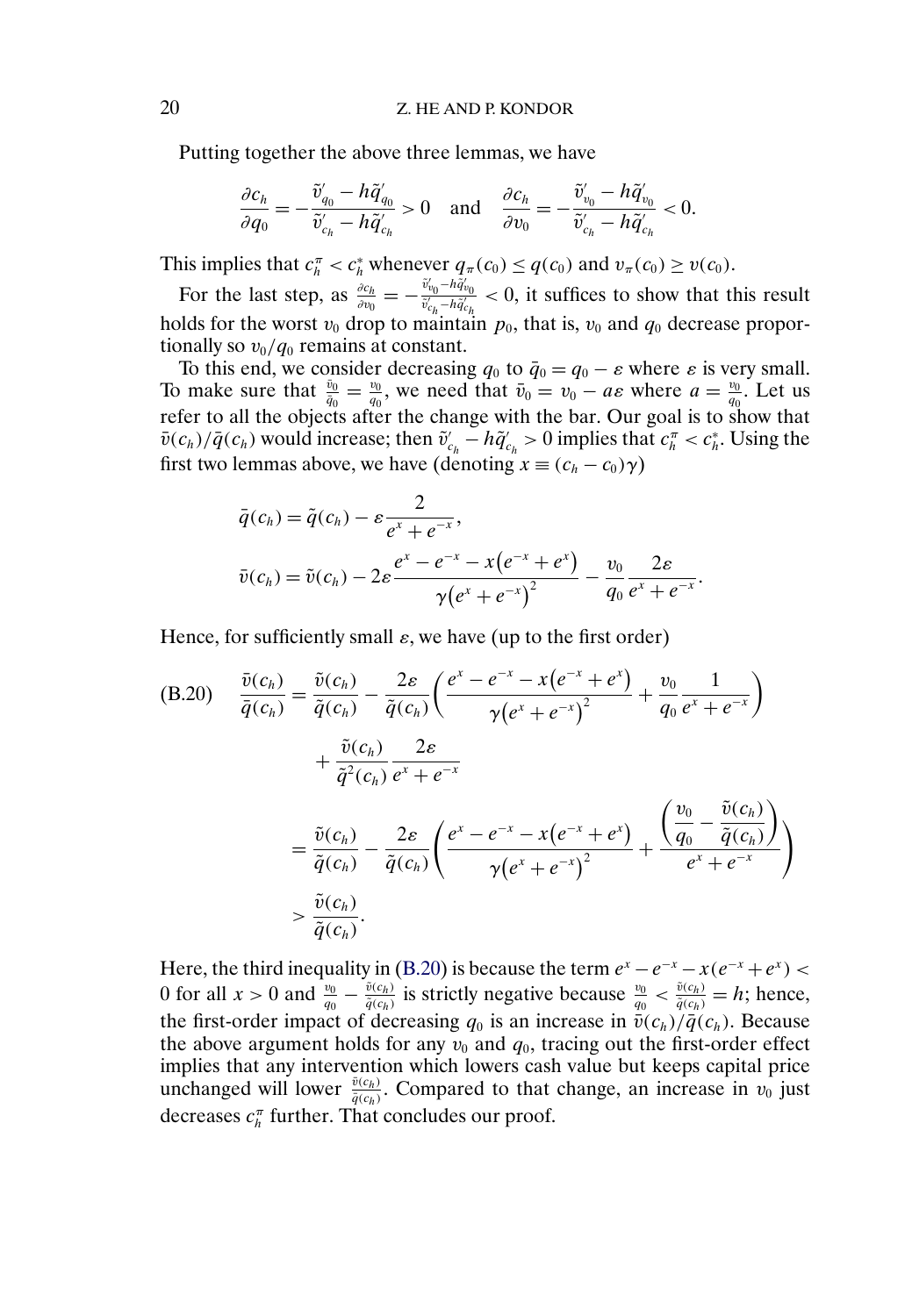<span id="page-20-0"></span>The second statement follows the same steps with the following modifications. Each  $c_h$  has to be changed to  $c_l$  and each h has to be changed to l at every point of the proof. Then the first lemma remains the same, the first statement in the second lemma changes to  $\frac{\partial \tilde{v}(c_i; q_0, v_0, c_i)}{\partial q_0} > 0$ , while the second statement does not change. Also, in the proof of the first statement, we use that  $e^x - e^{-x} - x(e^{-x} + e^x) > 0$  for all  $x < 0$ , and in the proof of the second statement, we use that  $e^x - e^{-x} - (x + y)(e^{-x} + e^x) < 0$  for all  $x < 0$  and  $y > 0$ . In the last part, we follow the same steps, but the inequality [\(B.20\)](#page-19-0) in the modified version is switched. This gives that  $c_l^{\pi} > c_l^*$  under the conditions of the statement.

#### B.4. *Solution for Price-Floor Policy and Proof of Proposition 8*

#### B.4.1. *Characterizing the Equilibrium With Price-Floor Policy*

We first derive the solutions for price-floor policy. A price-floor policy  $\pi(c)$ is defined as

(B.21) 
$$
0 = q'(c)\sigma^2 + \frac{\sigma^2}{2}v''(c) - v(c) + \frac{\xi}{2}(R_Cc + R_K) + c\pi(c),
$$

(B.22) 
$$
0 = \frac{\sigma^2}{2}q'' - q(c) + \frac{\xi}{2}\left(R_c + \frac{R_K}{c}\right) - \pi(c),
$$

so that (1) for  $c \in (c_0, c_h^g]$ ,  $\pi(c) = 0$ , and at the upper investment threshold  $p(c_h^g) = h$ ; and (2) for  $c \in [c_l^g, c_0]$ ,  $v(c) = (l + \delta)q(c)$  always. Here,  $v(c)$ ,  $q(c)$ ,  $\pi(c)$ ,  $c_0$ , and  $c_h^g$  are endogenous. We have the following lemma.

LEMMA B.10: *Given the lower disinvestment threshold*  $c_l^s$ *, the solution to the price-floor policy can be calculated as follows*.

1. Given the upper investment threshold  $c_h^g$ , first calculate the welfare function  $j_g(c) = R_K + R_Cc + D_1e^{-\gamma c} + D_2e^{\gamma c}$ , *where the constants*  $D_1 - D_2$  *are given by the boundary conditions*

$$
j_g(c_i^g; c_h^g) = (c_i^g + l)j'_g(c_i^g)
$$
 and  $j(c_h^g; c_h^g) = (c_h^g + h)j'_g(c_h^g)$ .

2. For  $c \in (c_0, c_h^g]$ , the capital price and cash price are given by

$$
v(c) = R_K + \frac{R_C c}{2} + e^{c\gamma} (A_3 - cA_2) - e^{-c\gamma} (A_4 + cA_1)
$$
  
+ 
$$
cR_K \frac{\gamma}{2} \frac{(e^{\gamma c} \text{Ei}(-\gamma c) - e^{-c\gamma} \text{Ei}(\gamma c))}{2},
$$
  

$$
q(c) = \frac{R_C}{2} + e^{-c\gamma} A_1 + e^{c\gamma} A_2 + R_K \frac{\gamma}{2} \frac{-e^{c\gamma} \text{Ei}(-\gamma c) + e^{-c\gamma} \text{Ei}(c\gamma)}{2}.
$$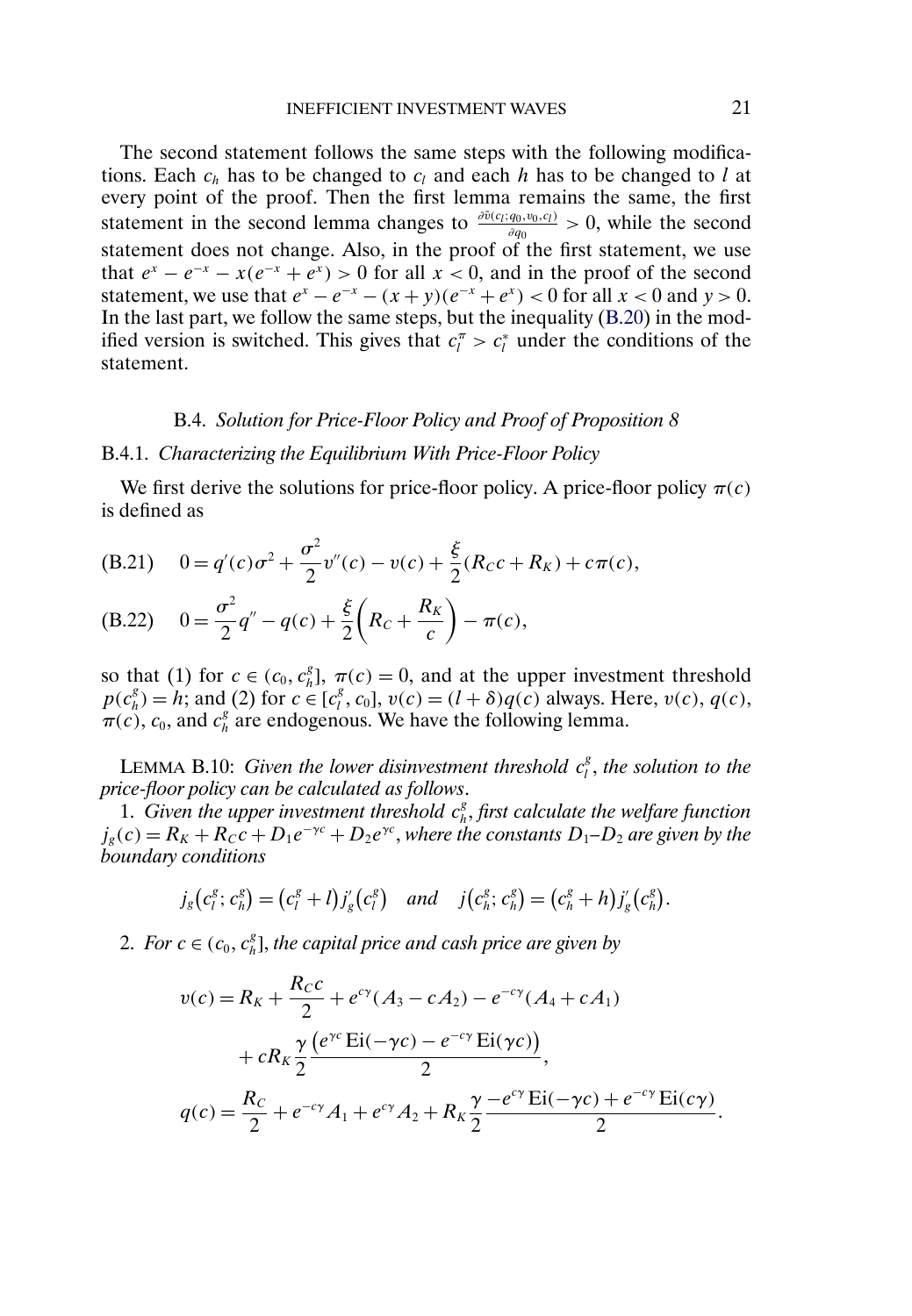<span id="page-21-0"></span>*Here*,  $A_4 = -D_1$  *and*  $A_3 = D_2$ *. The other four constants, that is,*  $A_1 - A_2$ *, c<sub>0</sub>, and* c g <sup>h</sup>, *are determined by the following four boundary conditions*:

$$
v'(c_h^g) = 0, \quad q'(c_h^g) = 0,
$$
  
\n
$$
v(c_0) = (l + \delta)q(c_0), \quad v'(c_0) = (l + \delta)q'(c_0).
$$

3. *For*  $c \in [c_l^g, c_0]$ , *we have* 

(B.23) 
$$
q(c) = \frac{j_g(c)}{l+c}
$$
 and  $v(c) = \frac{l+\delta}{l+c}j_g(c)$ 

*and the taxation is given by*

$$
\pi(c) = \frac{\sigma^2}{2}q'' - \xi q(c) + \frac{\xi}{2}\bigg(R_c + \frac{R_K}{c}\bigg) > 0.
$$

PROOF: The total welfare function  $j(c) = v(c) + cq(c)$  given in step 1 of Lemma [B.10](#page-20-0) only depends on the investment/disinvestment policies  $c_l^g$  and  $c_h^g$ h (see explanations around equations (18) and (19)). For  $c \in (c_0, c_h^g]$ , there is not taxation and the derivation is the same as before, except that at the endogenous intervention point  $c_0$ , we are value-matching and smooth-pasting so that the price is the implemented floor price  $l + \delta$ . Note that, by construction, we have  $v(c_h^g) = hq(c_h^g)$  (due to  $j(c_h^g) = (c_h^g + h)j'(c_h^g)$ ). For  $c \in [c_l^g, c_0]$ , notice that  $v(c) = (l + \delta)q(c)$  always; (B.23) follows because of  $j_e(c) = v(c) + cq(c)$  $(l + c)q(c)$ . The endogenous taxation  $\pi(c)$  follows from [\(B.22\)](#page-20-0).  $Q.E.D.$ 

#### B.4.2. *Proof of Proposition 8*

Now we set  $\delta = 0$  and prove Proposition 8. There are three steps.

*Step 1. Rewrite the problem.* Clearly, for  $c \in (c_0, c_h^g]$ , the same structure solution applies without policy, with the only difference at the lower end  $c_0$  so that  $v'(c_0) = lq'(c_0)$  might not be zero. This allows us to draw a connection between the equilibrium with policy and the one without. We first show that for  $c_l^g < c_l^*$ , the resulting slope at  $c_0$  has to be negative, that is,

(B.24)  $v'(c_0) = lq'(c_0) < 0.$ 

To show this, focus on  $c \in [c_l^g, c_0]$ . By  $v(c) = \frac{l}{l+c} j_g(c)$  and boundary condition of  $j_g(c)$ , we have

$$
v'(c_l^g) = \frac{l[j'_g(c_l^g)(l+c_l^g) - j_g(c_l^g)]}{(l+c_l^g)^2} = 0.
$$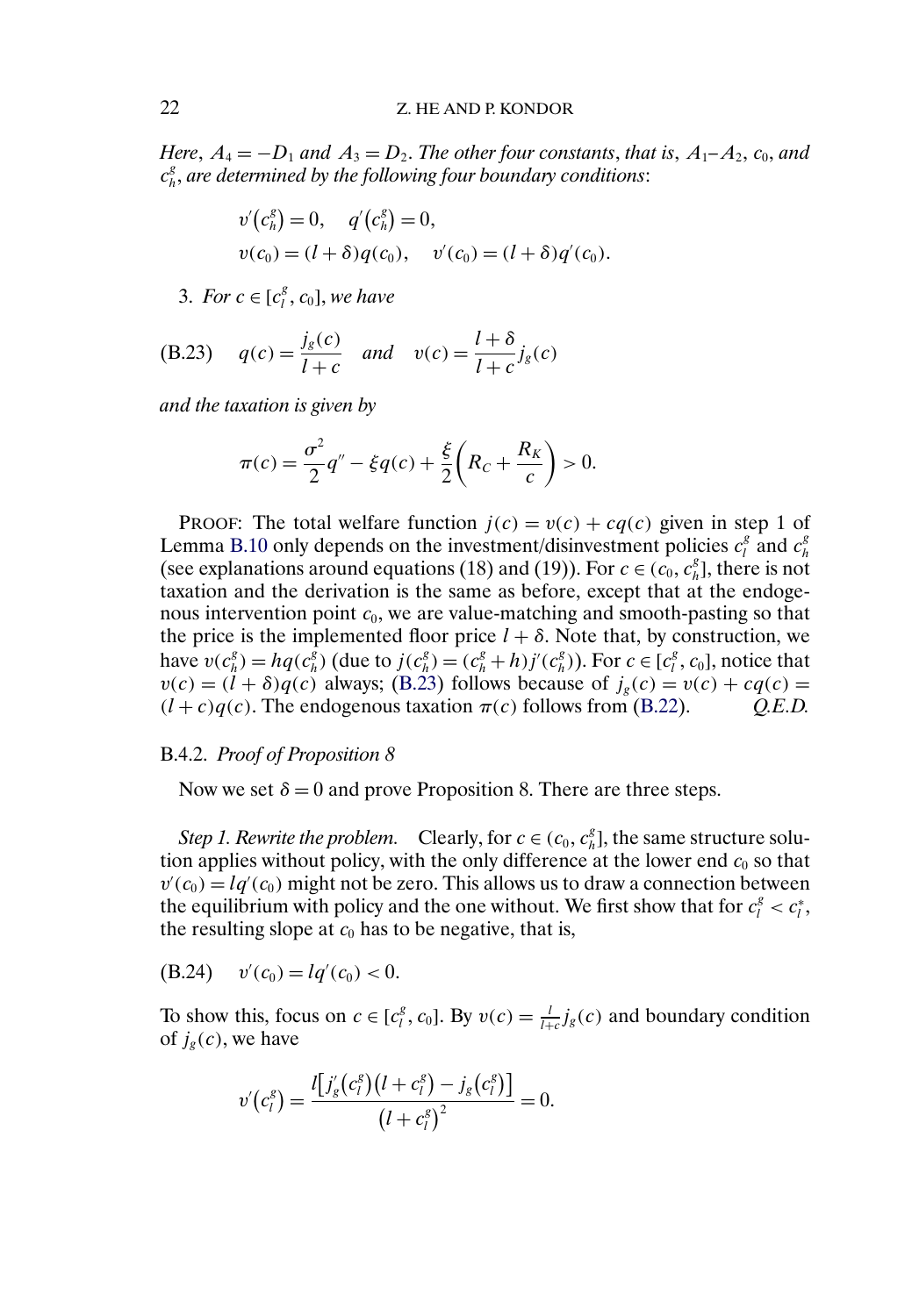Moreover, since  $j''_g(c) < 0$  (see Proposition 2 and its proof), we have  $[j'_g(c) \times$  $(l + c) - j_g(c)$ <sup>'</sup> $= j_g''(c)$  $(l + c) < 0$ . As a result, since  $c_0 > c_l^g$ , we have

$$
\text{sign}[v'(c_0)] = \text{sign}[j'_g(c_0)(l + c_0) - j_g(c_0)] < 0.
$$

This proves [\(B.24\)](#page-21-0).

This suggests us to introduce  $\{v(\cdot), q(\cdot), c_0, c_h^g; x\}$  indexed by x as the solution to the ODE system (10) and (11), with modified boundary conditions

$$
v'(c_h^g) = q'(c_h^g) = 0, \quad v(c_h^g) = hq(c_h^g),
$$
  

$$
v'(c_0) = -xl, \quad q'(c_0) = -x, \quad v(c_0) = lq(c_0).
$$

Here, the parameter  $x > 0$  captures the negative slope of  $v'(c_0) = lq'(c_0) < 0$ . As shown shortly, our key result does not depend on the exact value of  $x$ , which will be determined by predetermined lower disinvestment threshold  $c_l^g$ .

It is easy to show that if  $c_i^g = c_i^*$ , that is, the policy sets the lower disinvestment threshold as the one in the market solution, then  $x = 0$  and we have  $c_0 = c_l^* = c_l^*$  and  $c_h^s = c_h^*$ . Given this result, the claim in Proposition 8 is equivalent to showing that

$$
\lim_{\gamma\to\infty}\frac{\partial c_h}{\partial x}>0.
$$

Step 2. Solve the new ODE system. For simplicity, we denote  $c_h^g$  by  $c_h$ . Given  $c_0$  and  $c_h$ , the boundary conditions  $v'(c_h) = q'(c_h) = 0$  and  $v'(c_0) = 0$  $-xl, q'(c_0) = -x$  imply that

$$
q(c_0; c_0, x, c_h) = q(c_l; c_l, c_h)|_{c_l = c_0} + \frac{x(e^{2\gamma c_0} + e^{2\gamma c_h})}{\gamma(e^{2\gamma c_h} - e^{2\gamma c_0})},
$$
  
\n
$$
q(c_h; c_0, x, c_h) = q(c_h; c_l, c_h)|_{c_l = c_0} + \frac{2xe^{\gamma(c_0 + c_h)}}{\gamma(e^{2\gamma c_h} - e^{2\gamma c_0})},
$$
  
\n
$$
v(c_0; c_0, x, c_h) = v(c_l; c_l, c_h)|_{c_l = c_0} + \frac{x(e^{2\gamma c_0}(\gamma l + 1) + e^{2\gamma c_h}(\gamma l - 1))}{\gamma^2(e^{2\gamma c_h} - e^{2\gamma c_0})},
$$
  
\n
$$
v(c_h; c_0, x, c_h) = v(c_h; c_l, c_h)|_{c_l = c_0} + \frac{2xe^{\gamma(c_0 + c_h)}(c_0 - c_h + l)}{\gamma(e^{2\gamma c_h} - e^{2\gamma c_0})},
$$

where  $q(c_i; c_i, c_h)$ ,  $q(c_h; c_l, c_h)$ ,  $v(c_l; c_l, c_h)$ ,  $v(c_h; c_l, c_h)$  have been defined above. Then,  $c_0$  and  $c_h$  solve  $F_h(c_0, x, c_h) = F_l(c_0, x, c_h) = 0$  where we define

$$
F_h(c_0, x, c_h)
$$
  
\n
$$
\equiv v(c_h; c_0, x, c_h) - hq(c_h; c_0, x, c_h)
$$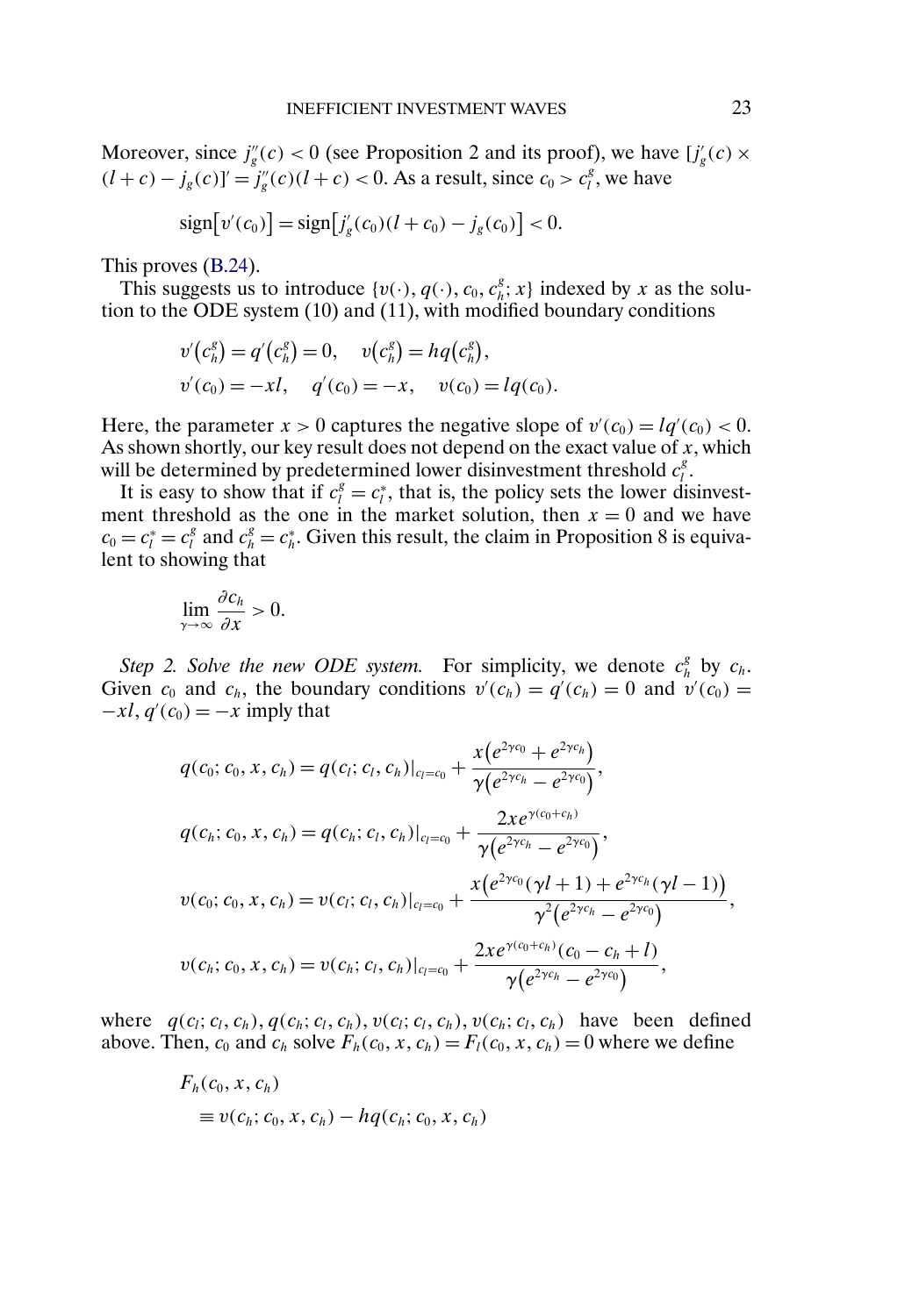$$
= R_K + \frac{(c_h - h)R_C}{2} - \frac{R_C}{2\gamma}m(c_0, c_h)
$$
  
+ 
$$
\frac{R_K\gamma}{2} \left( \frac{g_h(c_0, c_h)}{\gamma} - (c_h + h)f_h(c_0, c_h) \right)
$$
  
+ 
$$
\frac{2xe^{\gamma(c_0 + c_h)}(c_0 - c_h + l)}{\gamma(e^{2\gamma c_h} - e^{2\gamma c_0})} - h\frac{2xe^{\gamma(c_0 + c_h)}}{\gamma(e^{2\gamma c_h} - e^{2\gamma c_0})},
$$
 and

$$
F_{l}(c_{0}, x, c_{h})
$$
\n
$$
\equiv v(c_{0}; c_{0}, x, c_{h}) - lq(c_{0}; c_{0}, x, c_{h})
$$
\n
$$
= R_{K} + \frac{(c_{0} - l)R_{C}}{2} + \frac{R_{C}}{2\gamma}m(c_{0}, c_{h})
$$
\n
$$
+ \frac{R_{K}\gamma}{2} \left( \frac{g_{l}(c_{0}, c_{h})}{\gamma} - (c_{0} + l)f_{l}(c_{0}, c_{h}) \right)
$$
\n
$$
+ \left( \frac{x(e^{2\gamma c_{0}}(\gamma l + 1) + e^{2\gamma c_{h}}(\gamma l - 1))}{\gamma^{2}(e^{2\gamma c_{h}} - e^{2\gamma c_{0}})} - l\frac{x(e^{2\gamma c_{0}} + e^{2\gamma c_{h}})}{\gamma(e^{2\gamma c_{h}} - e^{2\gamma c_{0}})} \right).
$$

Simple derivation reveals

$$
\frac{\partial F_l}{\partial c_0} = \frac{R_C}{2} - \frac{R_C}{2} \frac{2e^{(c_0+c_h)\gamma}}{(e^{c_0\gamma}+e^{c_h\gamma})^2} + \frac{R_K\gamma}{2} \left(\frac{1}{\gamma c_0} + \frac{(e^{2\gamma c_h}+e^{2\gamma c_0})}{(e^{2\gamma c_h}-e^{2\gamma c_0})}g_l
$$
\n
$$
-f_l - (c_0+l)\frac{(e^{2\gamma c_h}+e^{2\gamma c_0})}{(e^{2\gamma c_h}-e^{2\gamma c_0})}\left(\gamma f_l - \frac{1}{c_0}\right)\right),
$$
\n
$$
\frac{\partial F_h}{\partial c_0} = \frac{R_C}{2} \frac{2e^{(c_0+c_h)\gamma}}{(e^{c_0\gamma}+e^{c_h\gamma})^2} + \frac{R_K\gamma}{2} \left(\frac{2g_l(c_h, c_0)}{(e^{\gamma(c_h-c_0)}-e^{-\gamma(c_h-c_0)})}\right)
$$
\n
$$
- (c_h+h)\frac{2\left(\gamma f_l - \frac{1}{c_0}\right)}{(e^{\gamma(c_h-c_0)}-e^{-\gamma(c_h-c_0)})}\right)
$$
\n
$$
+ \frac{2xe^{\gamma(c_0+c_h)}}{\gamma(e^{2\gamma c_h}-e^{2\gamma c_0})}\left(\frac{\gamma(c_0-c_h+l-h)(e^{2\gamma c_0}+e^{2\gamma c_h})}{(e^{2\gamma c_h}-e^{2\gamma c_0})}+1\right),
$$
\n
$$
\frac{\partial F_l}{\partial c_h} = \frac{R_C}{2} \frac{2e^{(c_0+c_h)\gamma}}{(e^{c_0\gamma}+e^{c_h\gamma})^2} + \frac{R_K\gamma}{2} \left(-\frac{2g_h}{e^{\gamma(c_h-c_0)}-e^{\gamma(c_0-c_h)}}\right)
$$
\n
$$
-2(c_0+l)\frac{\frac{1}{e^{\gamma(c_h-c_0)}-e^{\gamma(c_0-c_h)}}{e^{\gamma(c_h-c_0)}-e^{\gamma(c_0-c_h)}}\right),
$$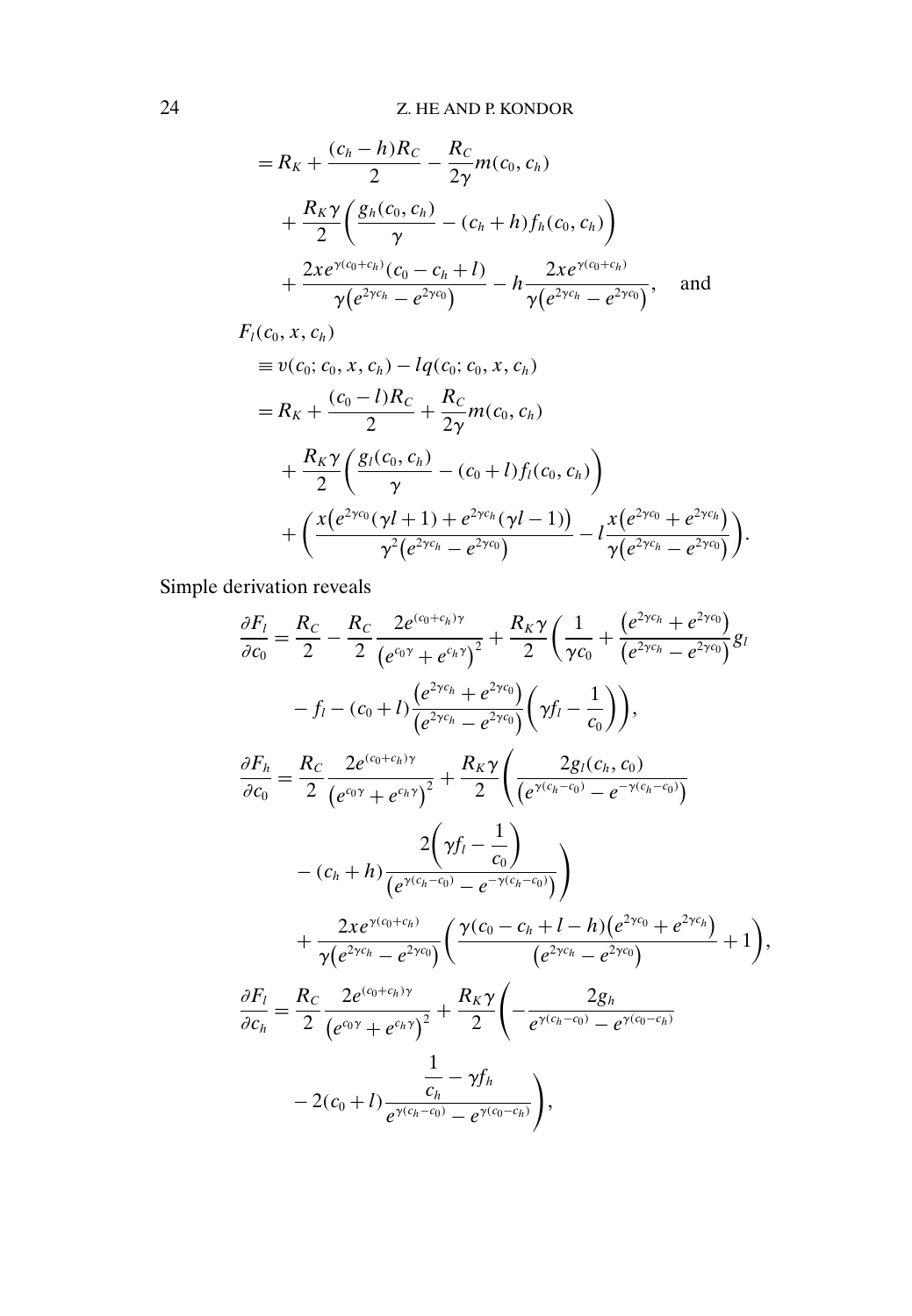<span id="page-24-0"></span>
$$
\frac{\partial F_h}{\partial c_h} = \frac{R_C}{2} - \frac{R_C}{2} \frac{2e^{(c_0 + c_h)\gamma}}{(e^{c_0 \gamma} + e^{c_h \gamma})^2} \n+ \frac{R_K \gamma}{2} \left( \frac{1}{\gamma c_h} - \frac{(e^{2\gamma c_h} + e^{2\gamma c_0})}{(e^{2\gamma c_h} - e^{2\gamma c_0})} g_h(c_0, c_h) \right. \n- (c_h + h) \frac{(e^{2\gamma c_h} + e^{2\gamma c_0})}{(e^{2\gamma c_h} - e^{2\gamma c_0})} \left( \frac{1}{c_h} - \gamma f_h(c_h, c_0) \right) - f_h(c_0, c_h) \n- \frac{2xe^{\gamma (c_0 + c_h)}}{\gamma (e^{2\gamma c_h} - e^{2\gamma c_0})} \left( \frac{\gamma (c_0 - c_h + l - h)(e^{2\gamma c_0} + e^{2\gamma c_h})}{(e^{2\gamma c_h} - e^{2\gamma c_0})} + 1 \right).
$$

*Step 3. Prove the claim.* Now we are ready to show our desired result  $\lim_{\gamma \to \infty} \frac{\partial c_h}{\partial x} > 0$ . First of all, it is easy to show that when  $\gamma \to \infty$ ,  $c_h \to h$  and  $c_0 \rightarrow l$  are bounded. Cramer's rule (or implicit function theorem) implies

$$
\lim_{\gamma \to \infty} \frac{\partial c_h}{\partial x} = -\lim_{\gamma \to \infty} \left| \frac{\frac{\partial F_h}{\partial x}}{\frac{\partial F_l}{\partial x}} \frac{\frac{\partial F_h}{\partial c_0}}{\frac{\partial F_l}{\partial c_0}} \right| / \int \left| \frac{\frac{\partial F_h}{\partial c_h}}{\frac{\partial F_l}{\partial c_h}} \frac{\frac{\partial F_h}{\partial c_0}}{\frac{\partial F_l}{\partial c_0}} \right|
$$
\n
$$
= \lim_{\gamma \to \infty} \frac{\partial F_h}{\frac{\partial F_h}{\partial c_0} \frac{\partial F_l}{\partial c_0}} + \frac{\partial F_h}{\partial c_0} \frac{\partial F_l}{\partial x}
$$
\n
$$
= \lim_{\gamma \to \infty} \frac{\partial F_h}{\frac{\partial F_h}{\partial c_0} \frac{\partial F_l}{\partial c_0}} - \frac{\partial F_l}{\partial c_h} \frac{\partial F_h}{\partial c_0}.
$$

Focus on the denominator first. It is easy to show that

$$
\lim_{\gamma \to \infty} \frac{\partial F_l}{\partial c_0} = \frac{R_C}{2} + \frac{R_K}{2} \frac{l}{c_0^2}, \quad \lim_{\gamma \to \infty} \frac{\partial F_h}{\partial c_h} = \frac{R_C}{2} + \frac{R_K h}{2c_h^2},
$$

and

$$
\lim_{\gamma \to \infty} \frac{\partial F_h}{\partial c_0} = \lim_{\gamma \to \infty} \frac{\partial F_l}{\partial c_h} = 0,
$$

implying

(B.25) 
$$
\lim_{\gamma \to \infty} \frac{\partial c_h}{\partial x} = \frac{\lim_{\gamma \to \infty} \left( \frac{\partial F_h}{\partial c_0} \frac{\partial F_l}{\partial x} - \frac{\partial F_h}{\partial x} \frac{\partial F_l}{\partial c_0} \right)}{\left( \frac{R_C}{2} + \frac{R_K h}{2c_h^2} \right) \left( \frac{R_C}{2} + \frac{R_K l}{2} \frac{l}{c_0^2} \right)}.
$$